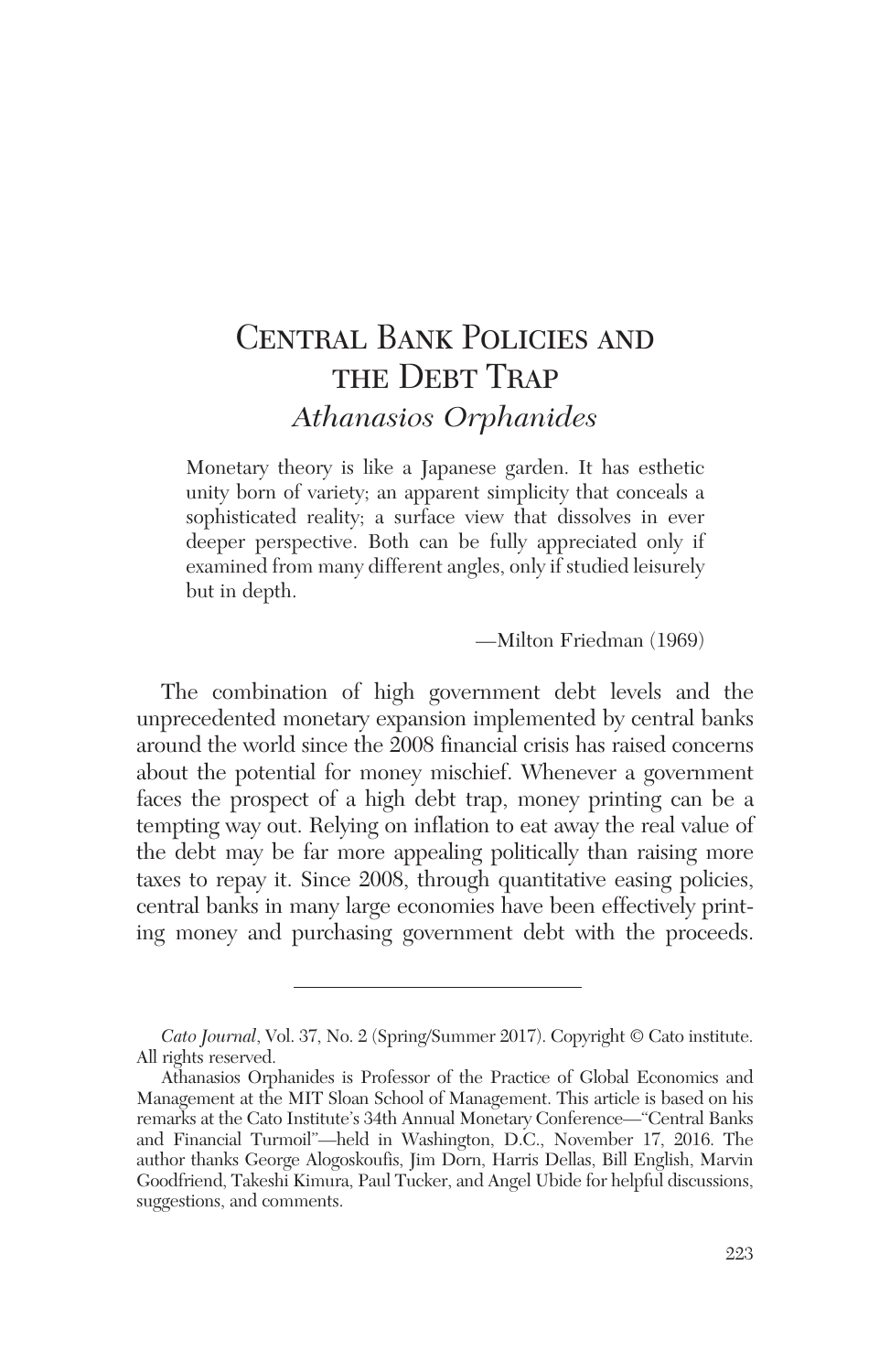Should we worry? While the risk of debt monetization can never be completely dismissed in a monetary economy, a rapid increase in high-powered money is not necessarily a harbinger of inflation. As suggested in the epigraph, taken from the Preface of Milton Friedman's *The Optimum Quantity of Money,* in monetary phenomena surface appearances may be misleading and require deeper analysis from multiple perspectives to appreciate fully.<sup>1</sup>

This article delves into an international comparison of central bank policies in relation to government debt dynamics since the crisis. It examines the policies of the Federal Reserve, Bank of Japan (BOJ), and European Central Bank (ECB) and their respective effects on the United States, Japan, Germany, and Italy. Monetary policy and fiscal dynamics are inexorably linked but not only through the potential for debt monetization. Within limits, central banks can allay market concerns about fiscal dynamics without compromising price stability. This can be achieved through policies that promote economic growth, which are crucial when aggregate demand is depressed as was the case in the aftermath of the crisis. It may also be achieved through financial repression, which reduces the real cost of refinancing government debt. $^2$  Financial repression is a feature of quantitative easing (QE), and, although it is associated with distortions, it nonetheless deserves attention because it may be preferable to alternative policies with potentially higher economic costs, such as debt monetization through high inflation or debt default.

In the aftermath of the crisis, a crucial challenge faced by the Fed, the BOJ, and the ECB was to provide sufficient accommodation to the economy while facing the zero lower bound (ZLB) on interest rates that constrained conventional monetary policy. All three central banks provided additional accommodation by expanding their balance sheets and engaging in some form of QE. Despite rapid increases in high-powered money, inflation has remained subdued. Indeed, for all three central banks, inflation has been below their respective goals, on average, since the crisis. Moreover, because

<sup>1</sup> Friedman (1982) repeated this text in *Money Mischief*, pointing out that his observation about monetary theory also applied to monetary history.

<sup>&</sup>lt;sup>2</sup>Reinhart, Kirkegaard, and Sbrancia (2011) offer a concise description of the practices that constitute financial repression and examples of its use since the crisis. They describe financial repression as policies that channel to governments funds that in a deregulated market environment would go elsewhere.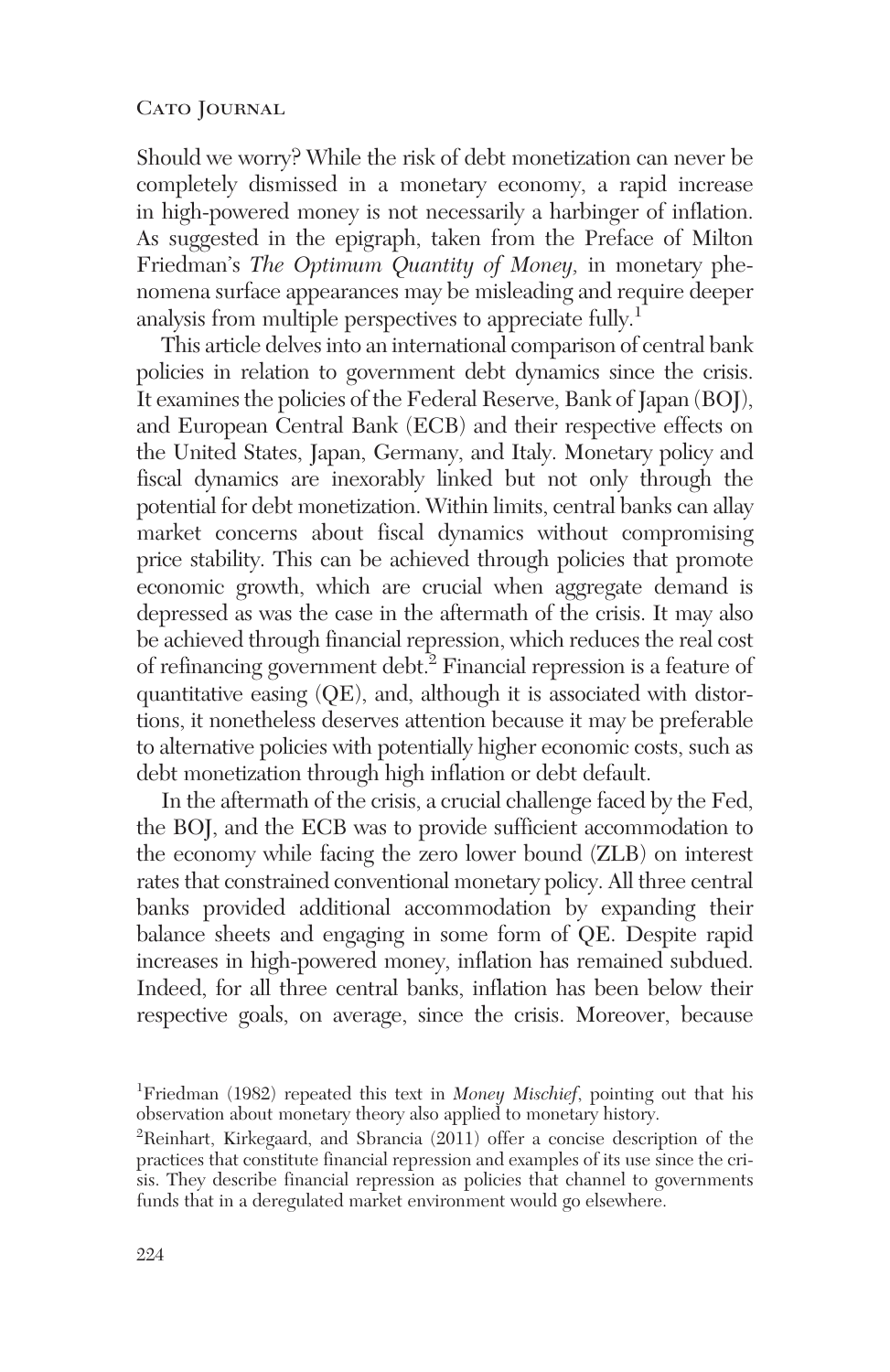financial repression is a feature of QE policies, balance-sheet expansions also helped improve debt dynamics. However, the effectiveness of these policies varied, as can be seen by comparing Japan and Italy. Whereas BOJ policies have successfully allayed concerns about Japanese government debt dynamics without compromising price stability, ECB policies, which apply to all members of the eurozone, appear to have favored Germany at the expense of Italy, with adverse consequences on market concerns regarding the sustainability of Italian government debt.

With regard to the normalization of the extraordinary accommodative policies adopted since the crisis, the Fed's current experience is compared with that of the QE policies in the 1930s. The historical precedent suggests that policy normalization could be achieved over time without shrinking the Fed's balance sheet. Maintaining the current size of the balance sheet, while nominal GDP grows in line with the economy's potential output growth and 2 percent inflation, would lead to a reduction of the Fed's balance sheet as a percentage of GDP similar to that recorded after the 1930s balance-sheet expansion. If the current size of the balance sheet is maintained, however, a faster pace of increases in short-term interest rates would be required to preserve price stability.

## Debt Dynamics and the Debt Trap

To organize the discussion, it is instructive to review some basics of debt dynamics and factors that can contribute to or allay concerns of a government being caught in a debt trap. Equation 1 provides a useful summary of the evolution of debt dynamics for a government that finances shortfalls in its expenditures over revenues (the primary deficit) through the issuance of nominal bonds in local currency:<sup>3</sup>

(1) 
$$
\Delta b = (r - g) b_{-1} + d
$$

The equation shows how the change of the debt-to-GDP ratio from one period to the next,  $\Delta b$ , depends on the previous period's debt-to-GDP ratio,  $b_{-1}$ , the primary-deficit-to-GDP ratio,  $d$ , the real interest rate, *r*, and the real growth rate, *g*.

<sup>&</sup>lt;sup>3</sup>More detailed analysis, including complications such as debt denominated in foreign currency, can be found in Annex 1 of the pertinent IMF Staff Note on Public Debt Sustainability, IMF (2013).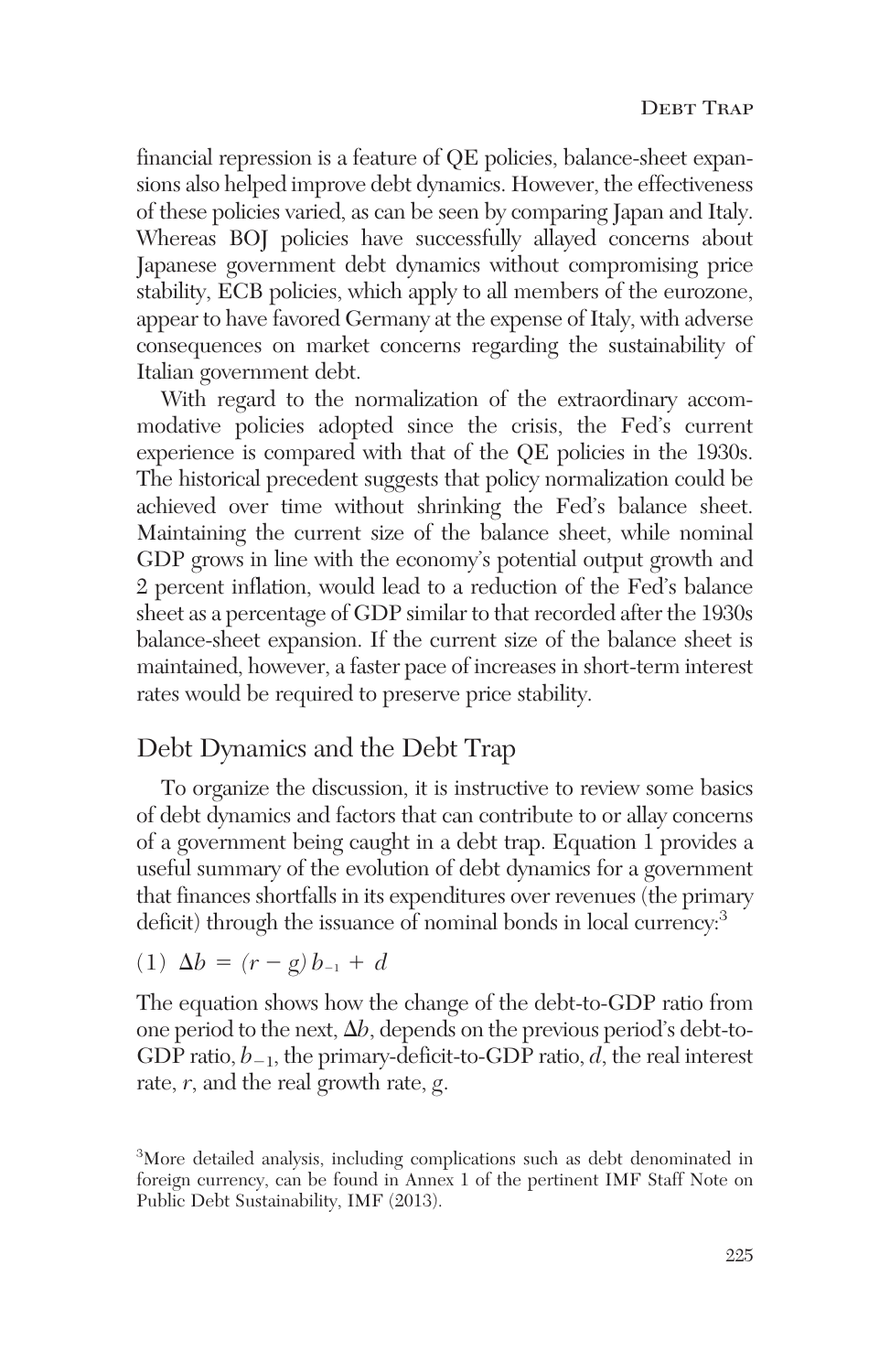A government faces the prospect of being caught in a debt trap if the debt-to-GDP ratio is persistently rising over time, risking reaching levels so high as to question the government's ability to refinance it. Eventually, this raises prospects of defaulting on the debt. High primary deficits for a time (high *d*) can elevate the debt-to-GDPratio, *b.* Indeed, persistent primary deficits are invariably the root cause of debt problems. However, a more critical factor for debt sustainability is whether the cost of refinancing the debt is expected to be persistently higher or lower than the growth of the economy. To see this consider the case when a state with a positive debt level runs a primary balance,  $d = 0$ . For this state, government finances will still be in deficit with the total deficit being equal to the interest cost of servicing the existing debt. The total level of debt will be rising over time. But if GDP is rising even faster, the debt-to-GDP ratio will be declining, nonetheless. The key is how *r* compares with *g*. If the interest rate on the debt is lower than the growth of the economy,  $r < g$ , then the debt-to-GDP ratio will be declining over time. Conversely, if  $r > g$ , the debt-to-GDP ratio will be rising over time, rendering the debt unsustainable.

What can push an economy to the debt trap? First, policies that kill growth. Persistent periods of low or negative growth can create debt problems even if a government is not maintaining primary deficits. Second, for any given level of nominal interest rates, policies that deliver too low inflation or deflation. By raising the real interest rate a government faces to refinance its debt, deflation can render debt dynamics unsustainable. Third, for any given level of risk-free real interest rates, policies that raise the perceived risk characteristics and thus the cost of refinancing the debt. For example, policies that induce fear that a government might be forced to default on its debt obligations in the future raise the risk premium investors demand as compensation for such fears. Such policies therefore raise the real interest rate a government faces to refinance its debt and can render the debt unsustainable. This channel also illustrates how fears of default can be self-fulfilling, reflecting situations where default fears render a given level of debt unsustainable when in their absence debt would be sustainable.

How to avoid a debt trap? First and foremost with sound fiscal policy. Avoiding persistent primary deficits in the first place eradicates high debt levels and maintains the fiscal space needed to pursue countercyclical fiscal expansions in recessions without raising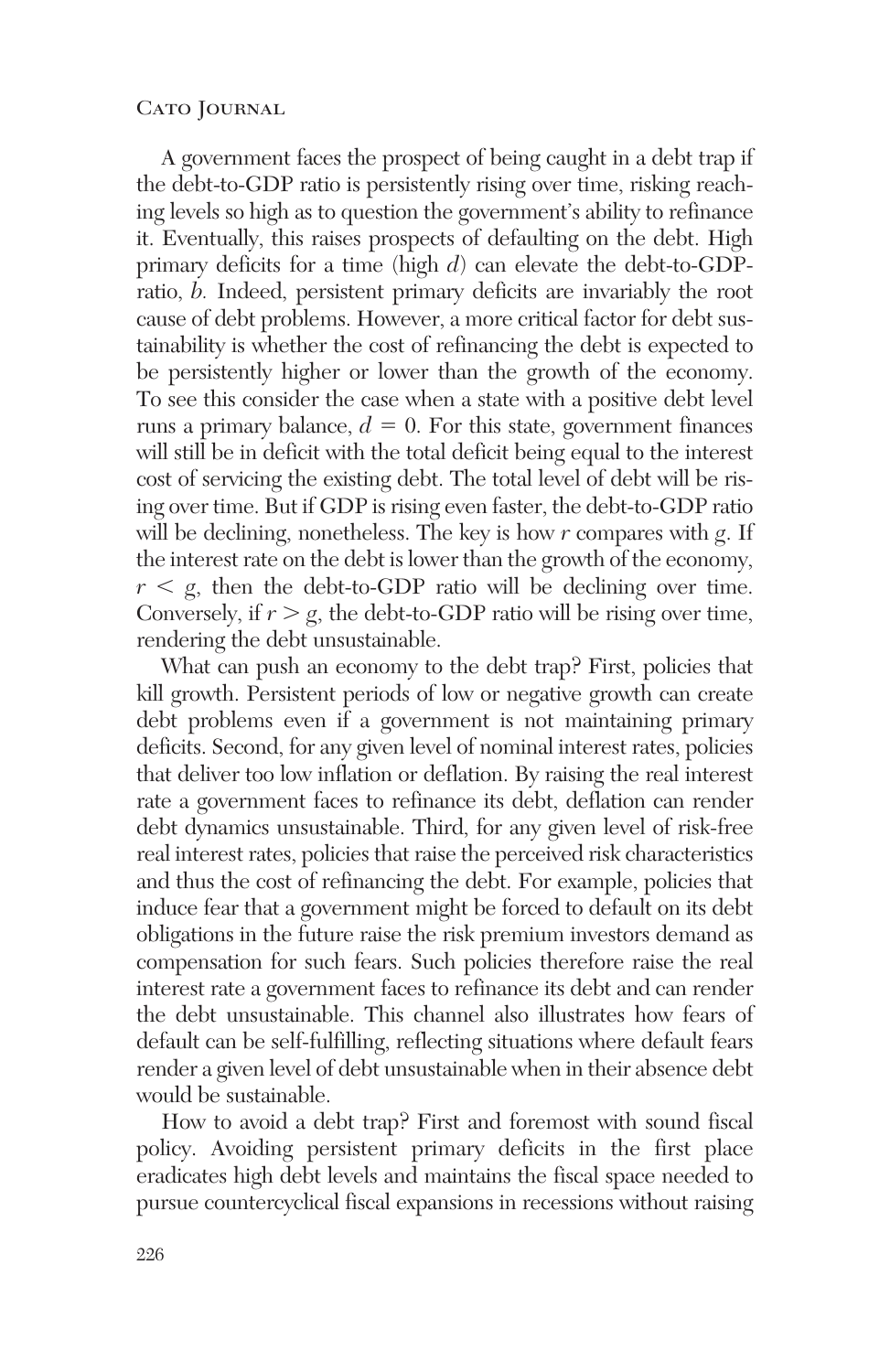concerns of debt sustainability. Second, by promoting higher real growth over time. Structural policies that raise potential output growth can have particularly high payoffs in the long run, though they may be unpopular and difficult to implement for political reasons.

Central bank policies also have important implications for debt dynamics. Some policies can unnecessarily worsen debt dynamics. In a recessionary environment (e.g., as experienced in the global economy in the aftermath of the financial crisis) monetary policy that is insufficiently accommodative can induce persistently low inflation, lower than a central bank's definition of price stability, and depress growth. Inappropriately tight monetary policy can create a debt problem for a government even if primary deficits are kept low.

Central banks can also diffuse debt concerns but with potentially undesirable consequences. A classic example of money mischief is debt monetization. Money printing can diffuse an unsustainable debt situation by repaying the nominal value of the debt with freshly printed and increasingly worthless money. High inflation effectively wipes out the real value of existing debt. But it also destabilizes the economy, harming growth over time.

There is, however, another central bank policy option that can reduce, within limits, the risks associated with high debt without compromising price stability: financial repression. The central bank, sometimes in coordinated actions with the government, can induce conditions that reduce the real cost of financing government debt, relative to other assets in the economy. In extreme forms, financial repression can induce the real cost of debt to remain negative for considerable time, with inflation remaining consistent with the central bank's price stability objective.<sup>4</sup>

Both monetary and regulatory policies can be employed to induce financial repression. On the monetary policy side, the outright purchase of long-term government debt, as central banks do when they engage in quantitative easing, reduces the supply of government debt available in the private sector, which in turn reduces long-term term premia. Easing the fiscal burden on government debt is a key feature of quantitative easing. On the regulatory side, policies that require financial institutions to hold government debt, for instance for liquidity purposes or for risk control purposes, create a captive

<sup>4</sup> Reinhart and Sbrancia (2015) document historical episodes where financial repression has successfully liquidated government debt.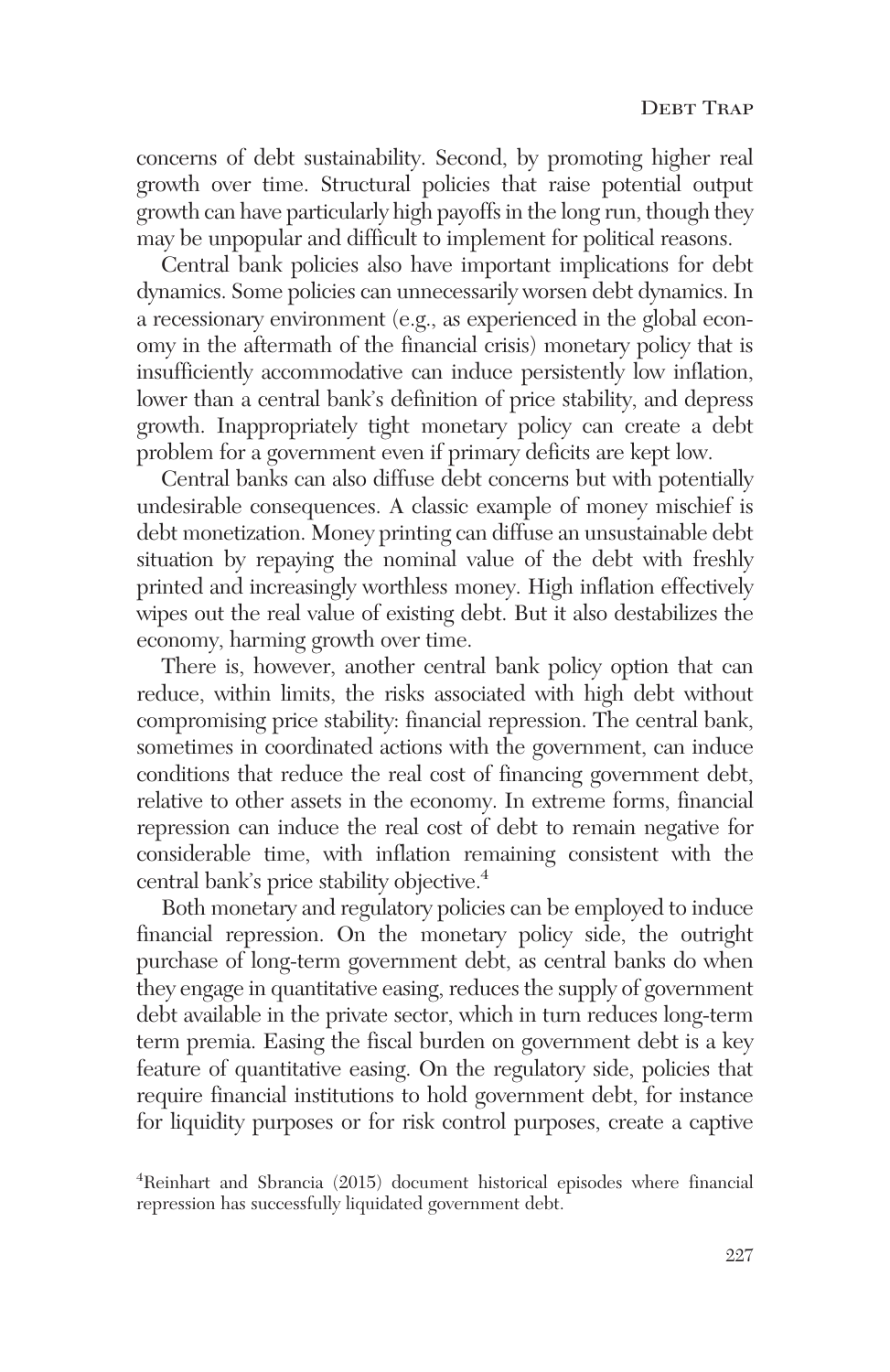market for government debt that reduces its yield relative to that of private debt with similar characteristics.5

Financial repression effectively represents a form of tax to the financial system and creates distortions. As with other policy-induced distortions in the economy, financial repression may have detrimental effects to growth over time. However, faced with concerns of a debt trap, financial repression may be the lesser evil among bad alternative policy options. The challenge for an independent central bank that has been dealt a terrible hand is how to select among bad and worse options.

### Three Central Banks, Four Countries

The Great Recession has left visible scars on government finances in most advanced economies. This section briefly compares the experience of three central banks and four economies since the crisis. Special attention is given to factors that influence debt dynamics in the countries for which these central banks are responsible for monetary policy. The comparison illustrates how, for better or for worse, different policy choices by central banks can have dramatic economic consequences.

We focus on the Fed, the BOJ, and the ECB and four countries: the United States, Japan, Germany, and Italy. The correspondence is not one-to-one because the ECB is responsible for monetary policy for the eurozone as a whole, which currently consists of 19 member states. Germany and Italy are the largest and third largest members of the eurozone, respectively, and their inclusion in the comparison highlights differences in economic consequences within a monetary union, in addition to the differences across monetary blocs.

There are commonalities and differences among these four countries and three central banks. All four countries were significantly adversely affected by the 2008 crisis and experienced sharp contractions. All three central banks were constrained by the ZLB in pursuing monetary policy and were forced to resort to quantitative easing. Among the countries, Japan was experiencing mild deflation before the crisis so conditions were less favorable than in the other three

<sup>&</sup>lt;sup>5</sup>The Liquidity Coverage Ratio that has been added to the Basel framework for bank regulation in the aftermath of the crisis is an example of such regulations and their global appeal. In the United States, the recent restrictions introduced in the money market mutual fund industry are another example.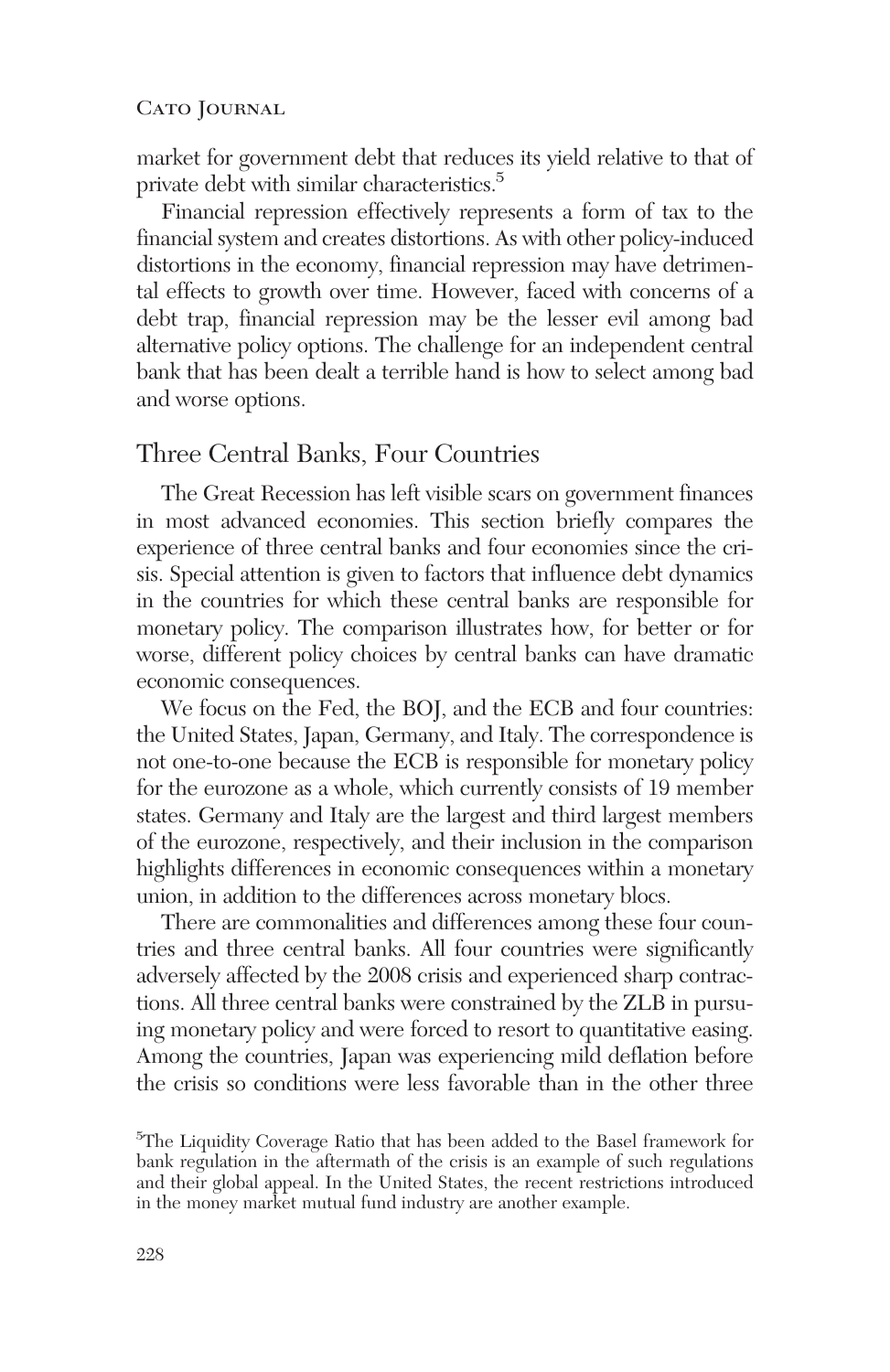

NOTE: Vertical line marks 2007, the year before the crisis. Source: International Monetary Fund.

countries when the crisis hit. Among the central banks, ECB policies were complicated by the euro crisis, in addition to the ZLB challenges that were similar to those faced by the Fed and the BOJ. The differences in the policies adopted by the three central banks, and the implication of these choices for the economies of the four countries, facilitate our understanding of how central banks can diffuse or worsen concerns about government debt.

Figure 1 plots the debt-to-GDP ratio for the four countries as reported by the IMF.<sup>6</sup> As can be seen, debt ratios rose for all four as a result of the crisis. For the United States, Japan, and Italy, the debt ratios have effectively been on a rising path since 2007 while for Germany the rise was contained and its debt ratio has been declining since 2012. Judging from the trajectory of debt, and the fact that its

<sup>&</sup>lt;sup>6</sup>Debt, deficit, and GDP data and forecasts shown in the figures are drawn from the database associated with the October 2016 World Economic Outlook (IMF 2016).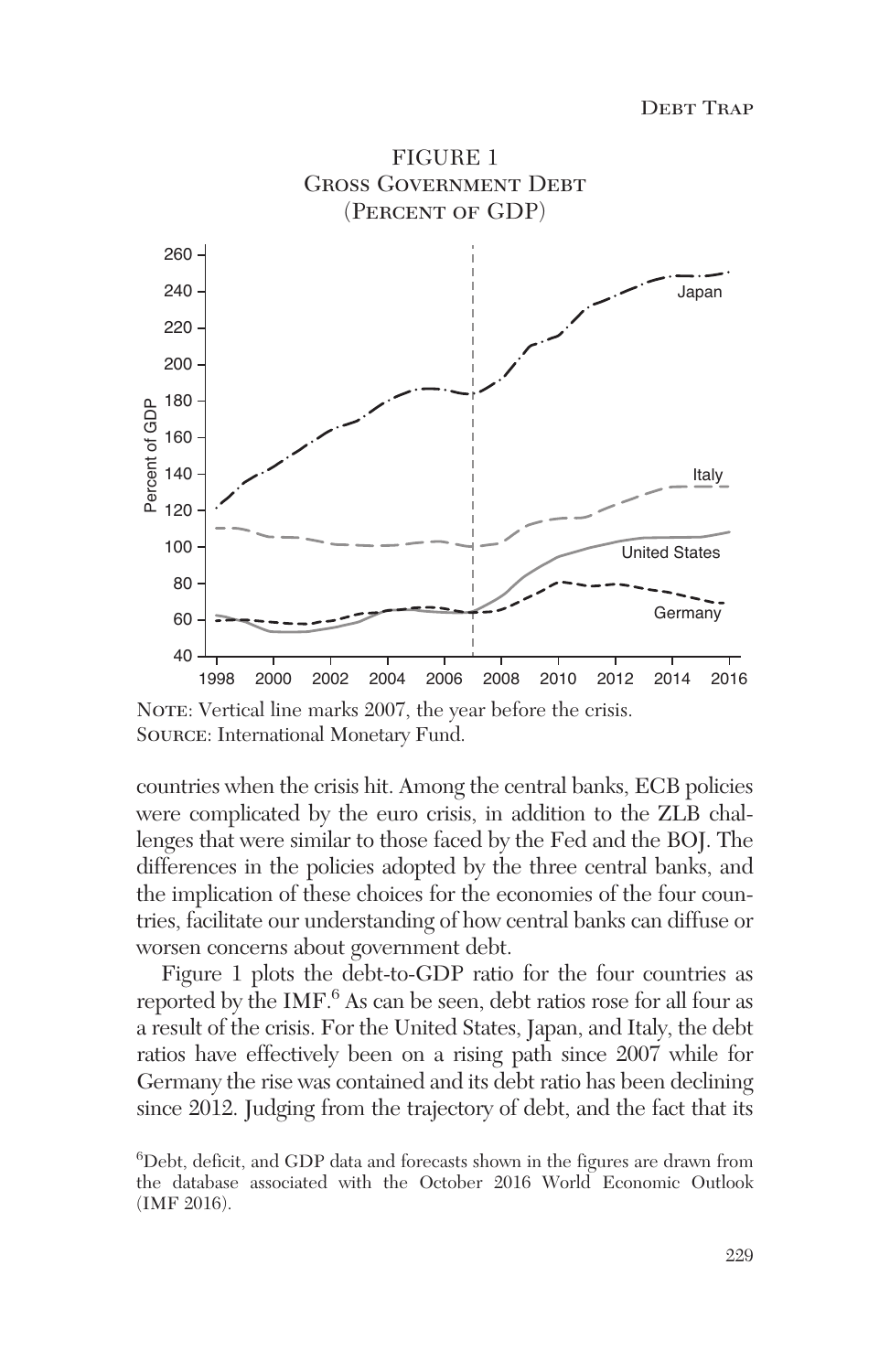

NOTES: Negative values denote a primary deficit. Vertical line marks 2007, the year before the crisis.

Source: International Monetary Fund.

current debt ratio exceeds 240 percent of GDP, one might consider Japan to be at the greatest risk of a debt trap.<sup>7</sup> And yet, according to financial market indicators, Italy, with a debt ratio under 140 percent of GDP, is considered to be the greater risk. Spreads on Credit Default Swaps (CDS) on government debt are indicative of marketbased assessments. On November 16, 2016, the five-year CDS spreads for the United States, Japan, Germany, and Italy were 24, 33, 23, and 163 basis points respectively.

The apparent puzzle is reinforced when data on primary deficits are compared. Figure 2 plots the primary fiscal balance for the four countries, as reported by the IMF. The primary balance is defined as the negative of the primary deficit, so larger negative values indicate

<sup>&</sup>lt;sup>7</sup>The figures refer to gross government debt. Net government debt figures are lower for all four countries, but their comparison suggests the same ranking and conclusion.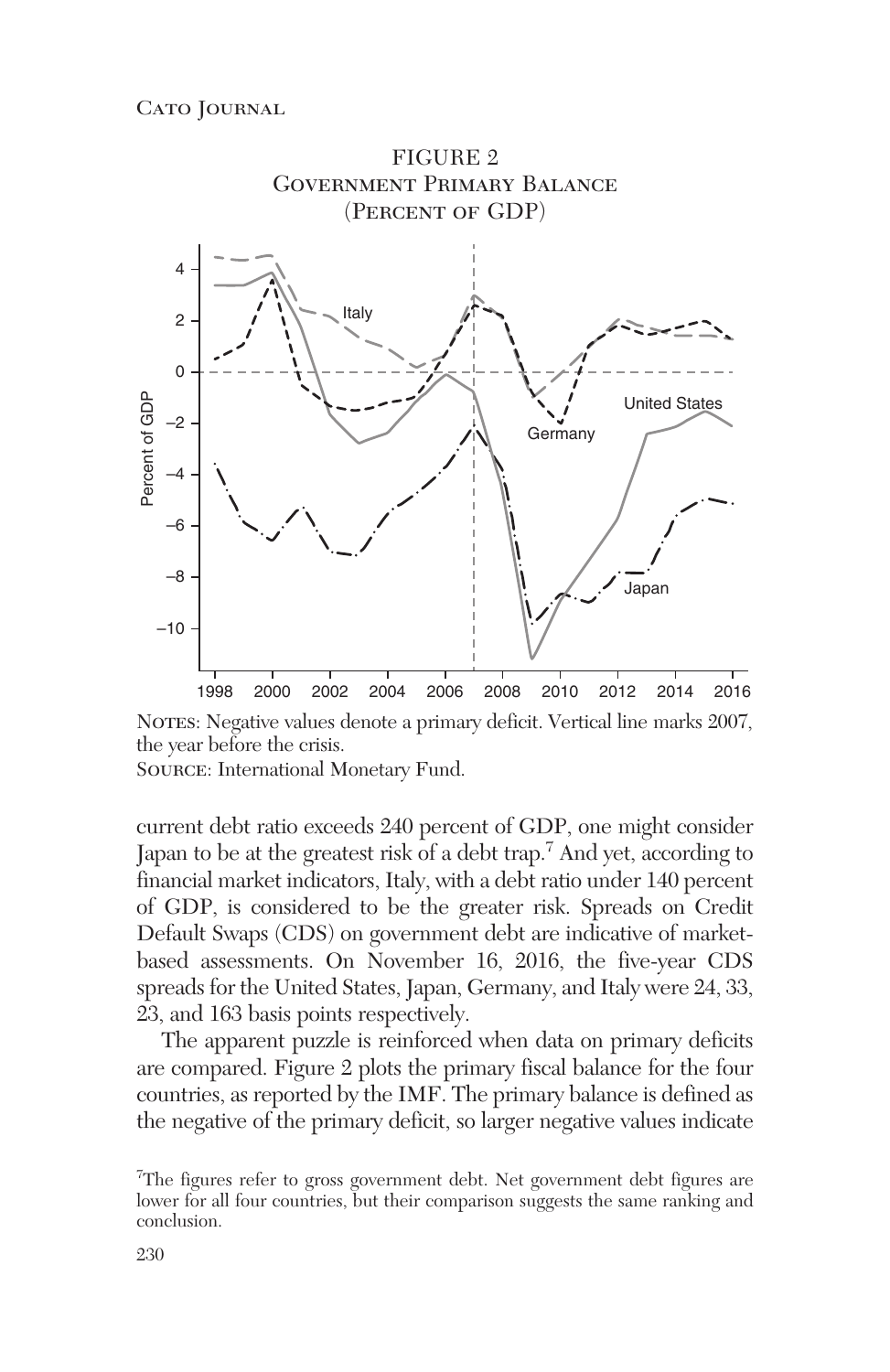larger deficits and positive values indicate surpluses. As can be seen, Italy's fiscal stance has been considerably more restrained than Japan's and more similar to Germany's.

Comparing Japan and Italy, in particular, against the backdrop of the United States and Germany, is quite instructive for understanding the crucial role central banks play in relation to concerns regarding debt traps. As will be discussed below, the difference in perceptions regarding the riskiness of the debt is intimately related to specific central bank policy choices.

A starting point is the comparison of monetary policy of the three central banks, both conventional interest rate policy and unconventional measures such as quantitative easing. Figure 3 shows the evolution of overnight interest rates (LIBOR) in dollars, euro, and yen, summarizing the interest rate policies of the Fed, ECB, and BOJ, respectively. The chart shows that all three central banks cut interest rates and faced the ZLB after the 2008 crisis. It also shows that the ZLB is not a hard constraint at zero. Slightly negative interest rates can be engineered by central banks, although in the presence of



### FIGURE 3 Overnight Interest Rates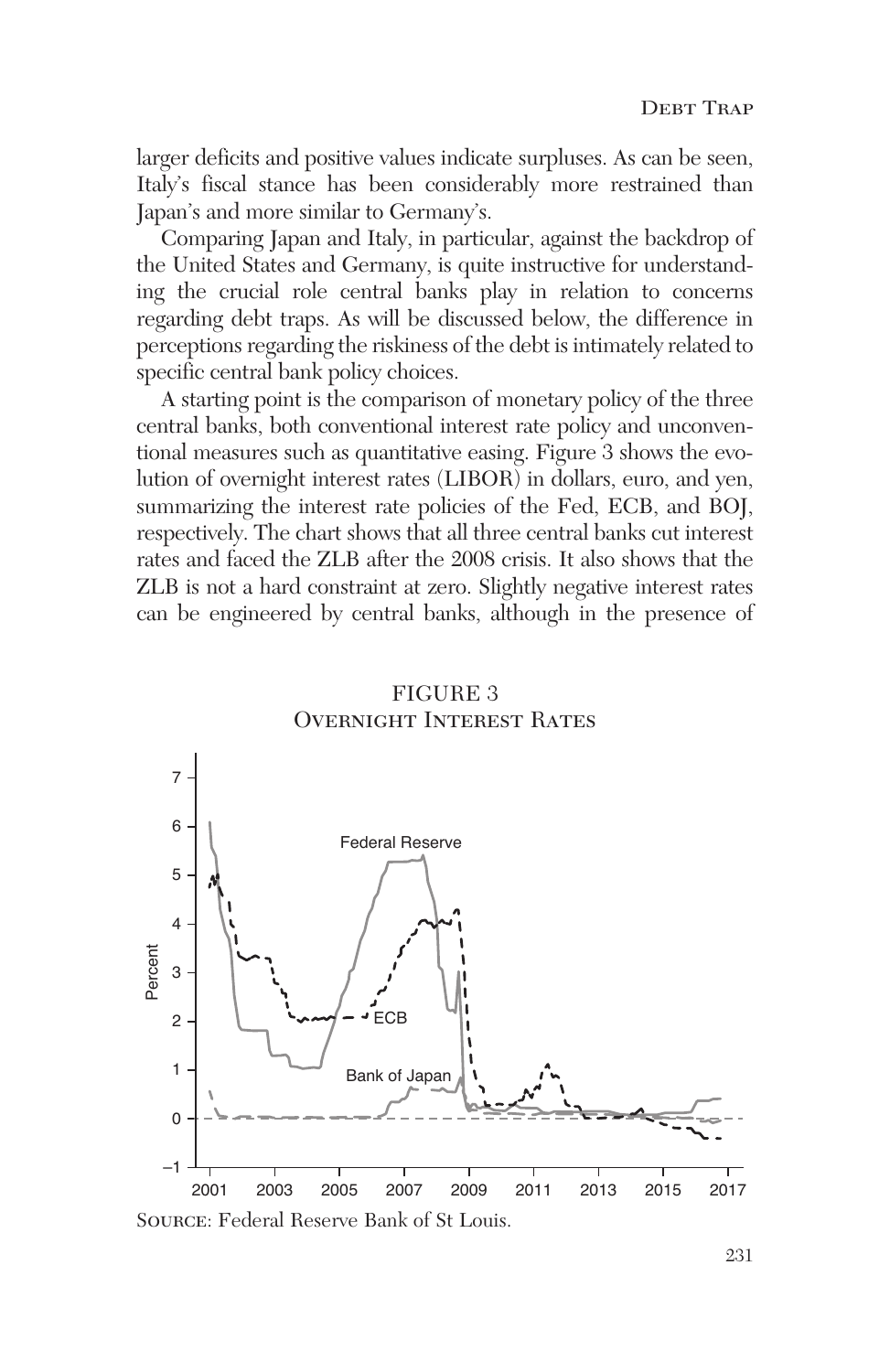currency notes bearing zero interest negative rates may be associated with some unwelcome distortions. While the Fed decided not to push short-term interest rates below zero, the ECB and BOJ have implemented somewhat negative rates since summer 2014 and early 2016 respectively. The Fed is the only central bank among the three that has completed its easing cycle and initiated a normalization with the rate hike evident in the figure at the end of 2015.

In light of the ZLB, conventional monetary policy proved insufficient to counter the recessionary forces following the crisis. All three central banks adopted unconventional easing measures by expanding their balance sheets through the purchase of government bonds and also by other means, such as purchases of nongovernment securities and the provision of liquidity to the financial system that was in turn used for asset purchases, including government debt.

Comparison of unconventional policies identifies important differences among the three central banks. Figure 4 shows the evolution of the size of the balance sheets of the three central banks, indexed



FIGURE 4 Size of Central Bank Balance Sheets

NOTE: Vertical line marks August 2008. Source: Federal Reserve Bank of St Louis.

232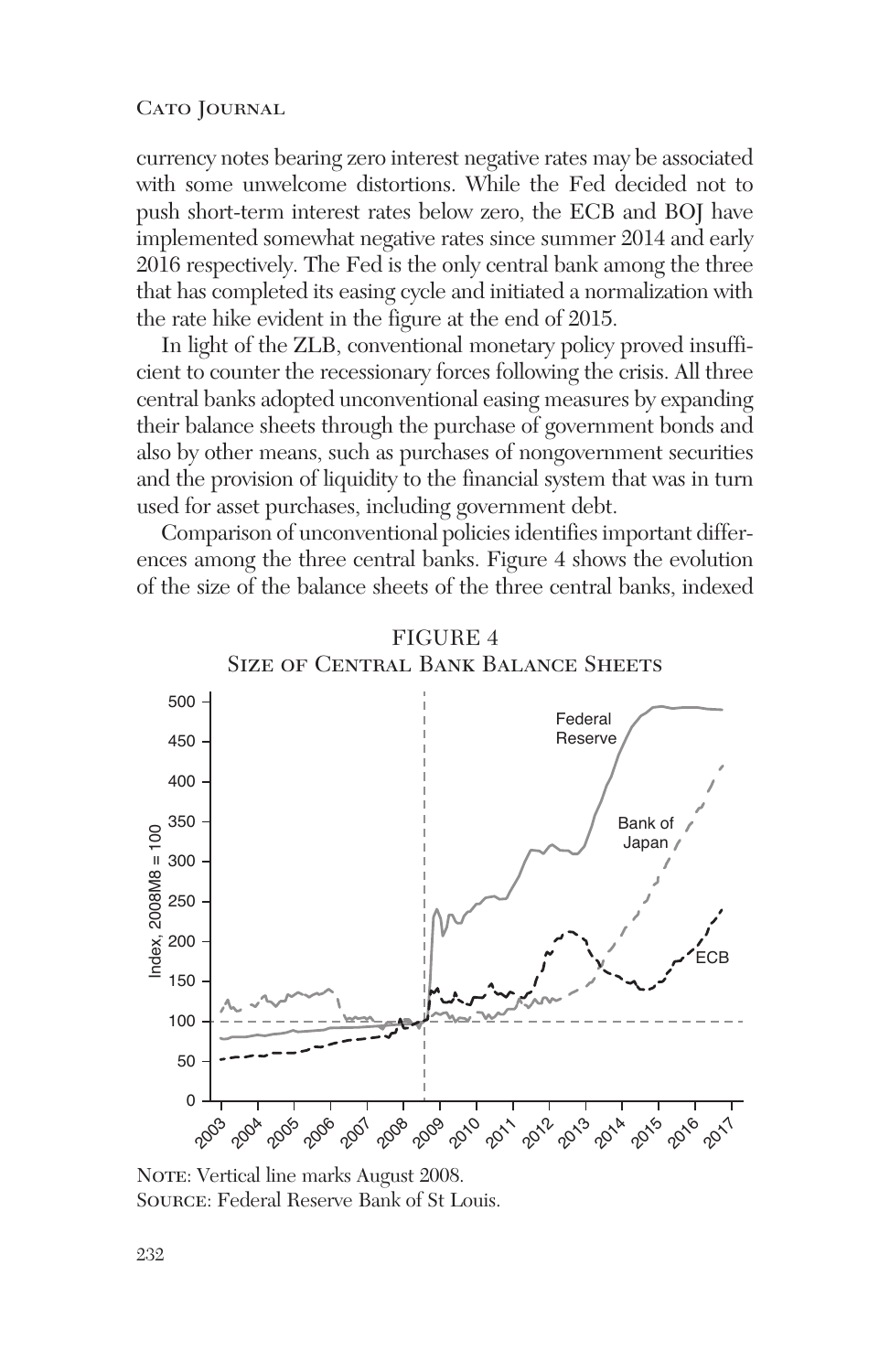to 100 in the month prior to September 2008. Of the three central banks, the only one with experience with QE in living memory before the crisis was the BOJ. The BOJ had been constrained by the ZLB at the end of the 1990s—the first such episode in global central banking since the Great Depression—and implemented QE to defend against deflation in the early 2000s. However, the BOJ's QE policies were too timid and failed to reverse the prevailing deflationary environment in a sustained manner.<sup>8</sup> Following the 2008 crisis, the BOJ once again adopted a rather timid response. Since the appointment of Governor Haruhiko Kuroda in 2013, however, QE has been implemented decisively, as can be seen in the figure. The policy, which will be described in greater detail below, aims to raise inflation to 2 percent and continues to date.

The Fed expanded its balance sheet most aggressively following the collapse of Lehman in September 2008, and further adjusted the pace of increase upward when it deemed that additional accommodation was needed to achieve its 2 percent inflation goal. By the end of 2014, the Fed was the first to assess that monetary conditions had restored economic stability and ended the expansion of its balance sheet. In contrast, the ECB expanded its balance sheet after the crisis but subsequently reversed its policy and contracted its balance sheet from mid-2012 to the end of 2014, causing an unwelcome decline in inflation below its price stability goal. While the ECB subsequently started outright purchases of government debt in early 2015, ECB QE has been insufficient to guide inflation toward 2 percent, as would have been warranted by the ECB's price stability objective. The ECB's QE policy has been hampered by implementation issues that reflect the unique challenges it faces in the context of the euro crisis, as will be described below.

While, under ordinary circumstances, the "money printing" associated with large balance sheet expansions would be expected to be inflationary, the calculus is quite different when policy rates are constrained and additional monetary easing is required to guard against deflation.9 Expanding the central bank's balance sheet through

<sup>&</sup>lt;sup>8</sup>See Orphanides (2004) for a discussion of the BOI's experience with the ZLB before the crisis and a comparison with the Fed's experience in the 1930s.

<sup>9</sup> See, for example, Clouse et al. (2003) and Orphanides and Wieland (2000) for a discussion of the ZLB. If interest is paid on reserves, a large balance sheet need not be inflationary.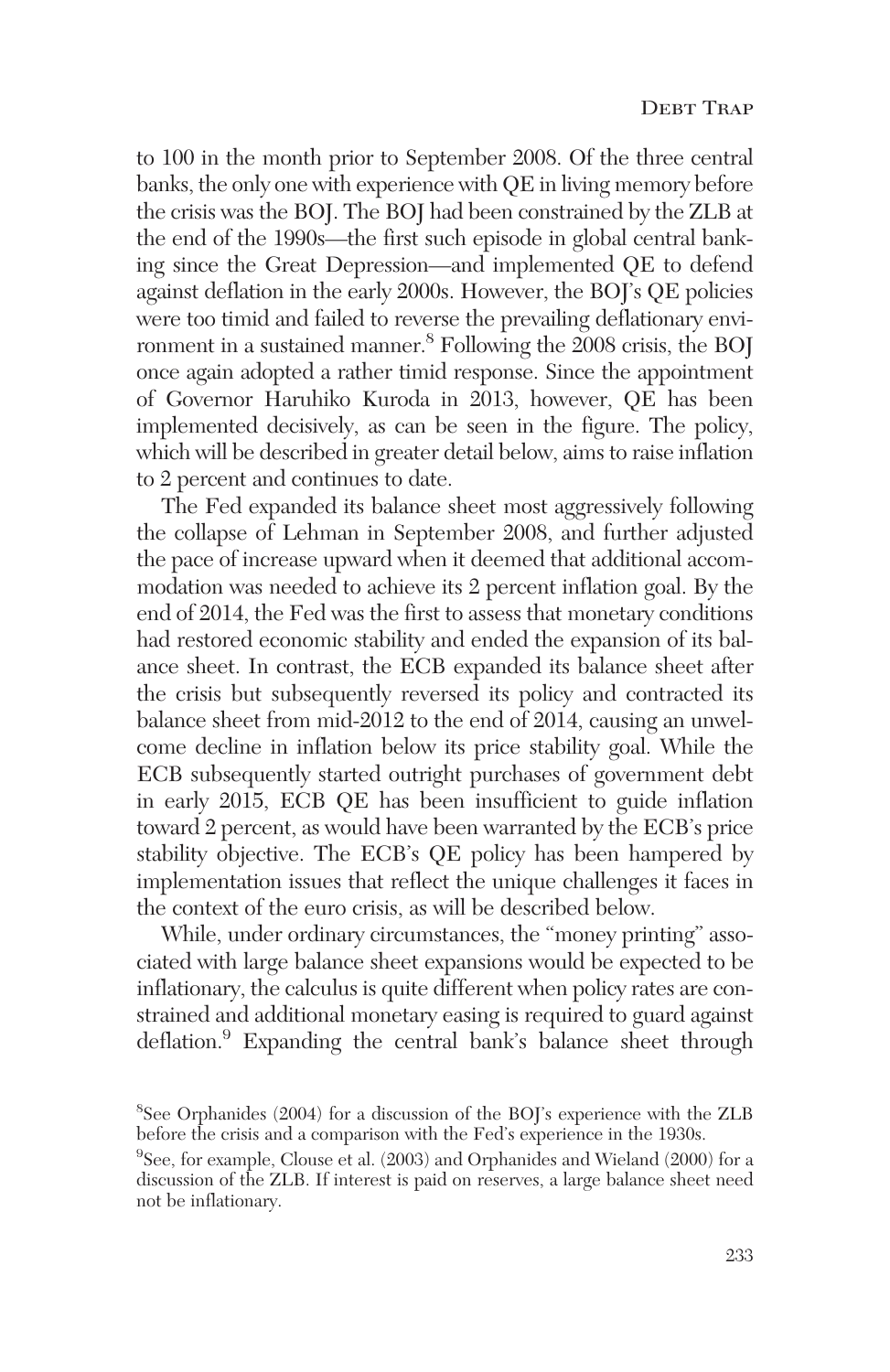quantitative easing is the indicated policy at the ZLB when additional monetary accommodation is required to raise inflation in line with a central bank's objective. Through quantitative easing, the central bank can help restore growth and defend against deflation, which, in turn, improves the profile of government debt dynamics. QE can also directly help a government stay away from the debt trap by reducing the cost of financing government debt. This form of financial repression is a key feature of QE.

The effectiveness of QE at the ZLB depends on the decisiveness with which it is pursued and, as will be highlighted below, on specific implementation characteristics. Judging by outcomes, QE appears to have been effective overall for the Federal Reserve, and somewhat effective but only after a costly delay for the BOJ. For the ECB, policy appears to have been effective for Germany but not for Italy.

Two pertinent indicators are shown in Figures 5 and 6. Figure 5 compares the nominal interest rate on government securities at long maturities. For all four countries, these have declined in recent years. Two particular elements merit further discussion. The first is the notable decline in the Japanese yields to around zero since the BOJ's



Source: International Monetary Fund.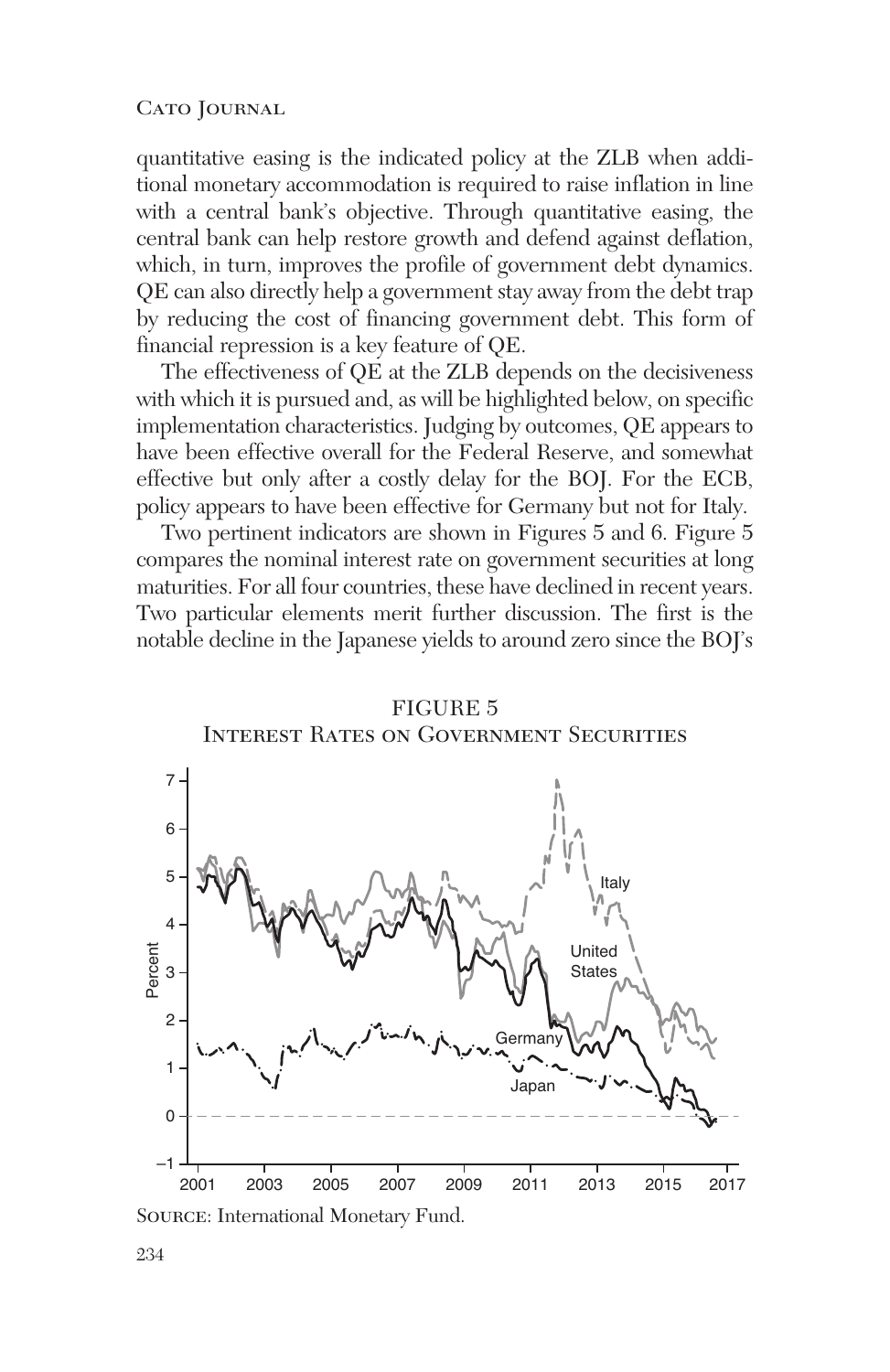

FIGURE 6 The Real Cost of the Crisis: Real GDP per Person

NOTE: Vertical line marks 2007, the year before the crisis. Source: International Monetary Fund.

adoption of decisive accommodative policies in 2013, despite the continuing increase in government debt, as shown in Figure 1. In an environment of mildly rising core inflation, the real cost of financing of the government debt in Japan has declined notably since 2013 as a result of the BOJ's policies. The second element is the persistent divergence in German and Italian interest rates in the past few years, given that they are in the same currency and reflect in large part the policies pursued by the ECB. This is a key factor for the perceived riskiness of Italy as the cost of refinancing Italian government debt (both in nominal and in real terms) has been significantly higher than that faced by Japan, despite Italy's lower debt ratios and more restrained fiscal policy. As shown in Figure 2, since the crisis the primary deficit in Italy barely exceeded 1 percent of GDP (in 2009) and registered a small surplus in every year since 2010. By contrast, Japan ran a primary deficit in each of these years. The primary deficit in Japan reached nearly 10 percent of GDP (in 2009) and declined slowly to about 5 percent of GDP in 2015.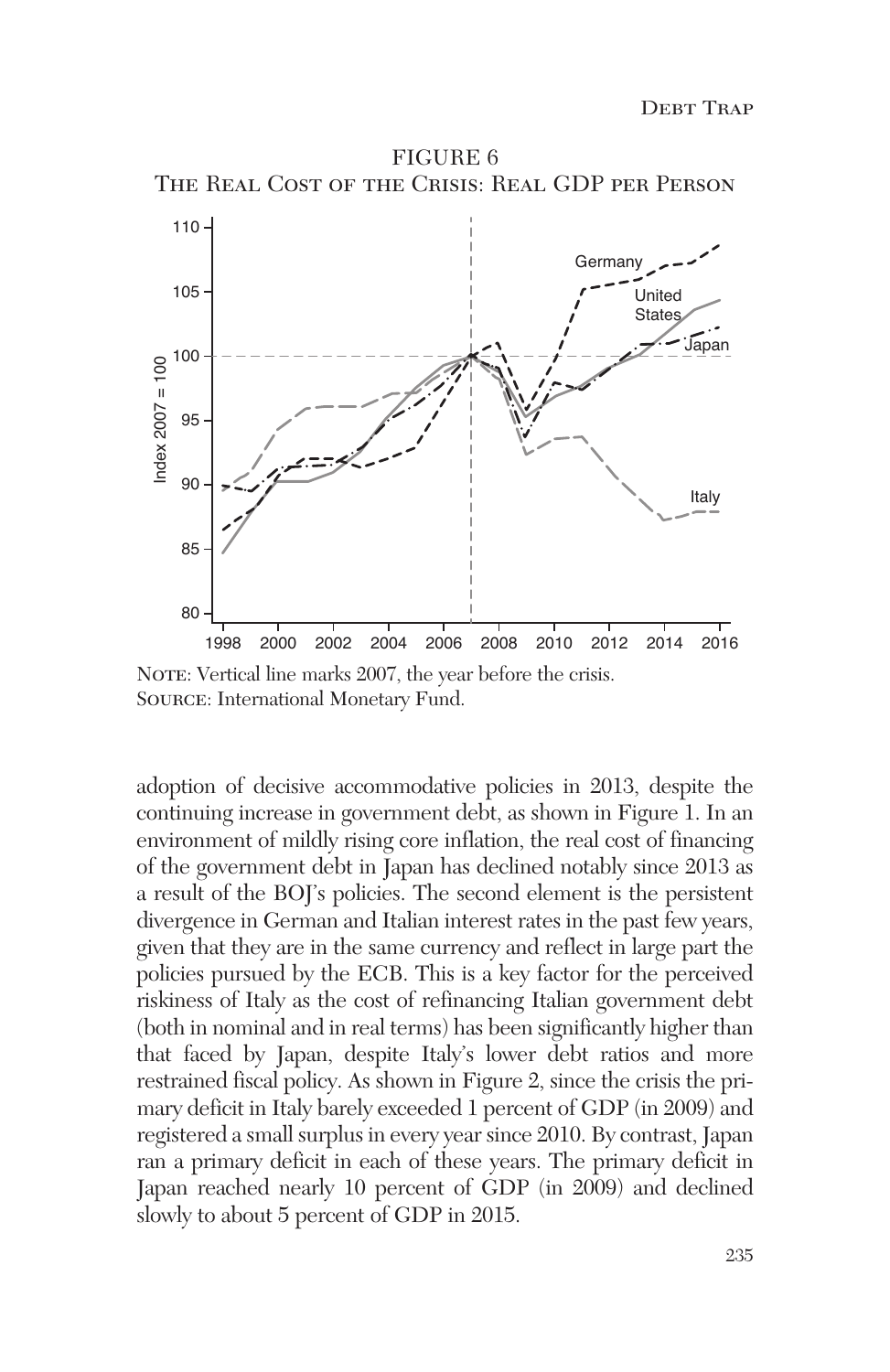The relatively tight monetary conditions reflected in the high cost of financing government debt in Italy—compared to the other countries—has been an important factor in constraining growth. The economic consequences have been dramatic, as shown in Figure 6. Italy is unique among the four countries for the dramatic decline registered in real GDP per person since the crisis. While all four countries started recovering after the 2008 crisis and real GDP per person rose in 2010, a remarkable divergence can be seen in the data since then. Since 2010, Japanese and U.S. real GDP per capita has increased roughly comparably, with the United States growing somewhat faster than Japan. In contrast, German per capita GDP rose much faster than that of Japan and the United States while Italian per capita GDP collapsed.

Comparing the policy decisions taken by the BOJ and the ECB in implementing QE is informative for understanding these differences. We turn to that next.

## The BOJ's Unique Challenge

As already mentioned, the BOJ had experience with QE already in the early 2000s, but at that time it had adopted a timid stance that barely contained deflation risks. In the aftermath of the crisis, mild deflation, unfavorable growth and persistent primary deficits contributed to the sustained deterioration of debt dynamics evident in Figure 1. This mix put Japan in a tricky situation raising questions about debt sustainability.

According to IMF projections, as published in the October 2016 World Economic Outlook (IMF 2016), Japan's debt-to-GDP ratio is projected to rise further to 255 percent by 2018, and subsequently decline very gradually. And yet, no discernible concerns of either default or debt monetization through high inflation appear in financial markets.

Looking closely at the policies of the BOJ since 2013 suggests an explanation. Under the direction of Governor Kuroda, the BOJ has embarked on what appears to be the most aggressive QE program ever implemented by a central bank and a powerful demonstration of how financial repression can contain debt sustainability concerns while preserving price stability. The BOJ also provided guidance that it intends to maintain its aggressive policy accommodation until inflation rises satisfactorily in line with the BOJ's price stability definition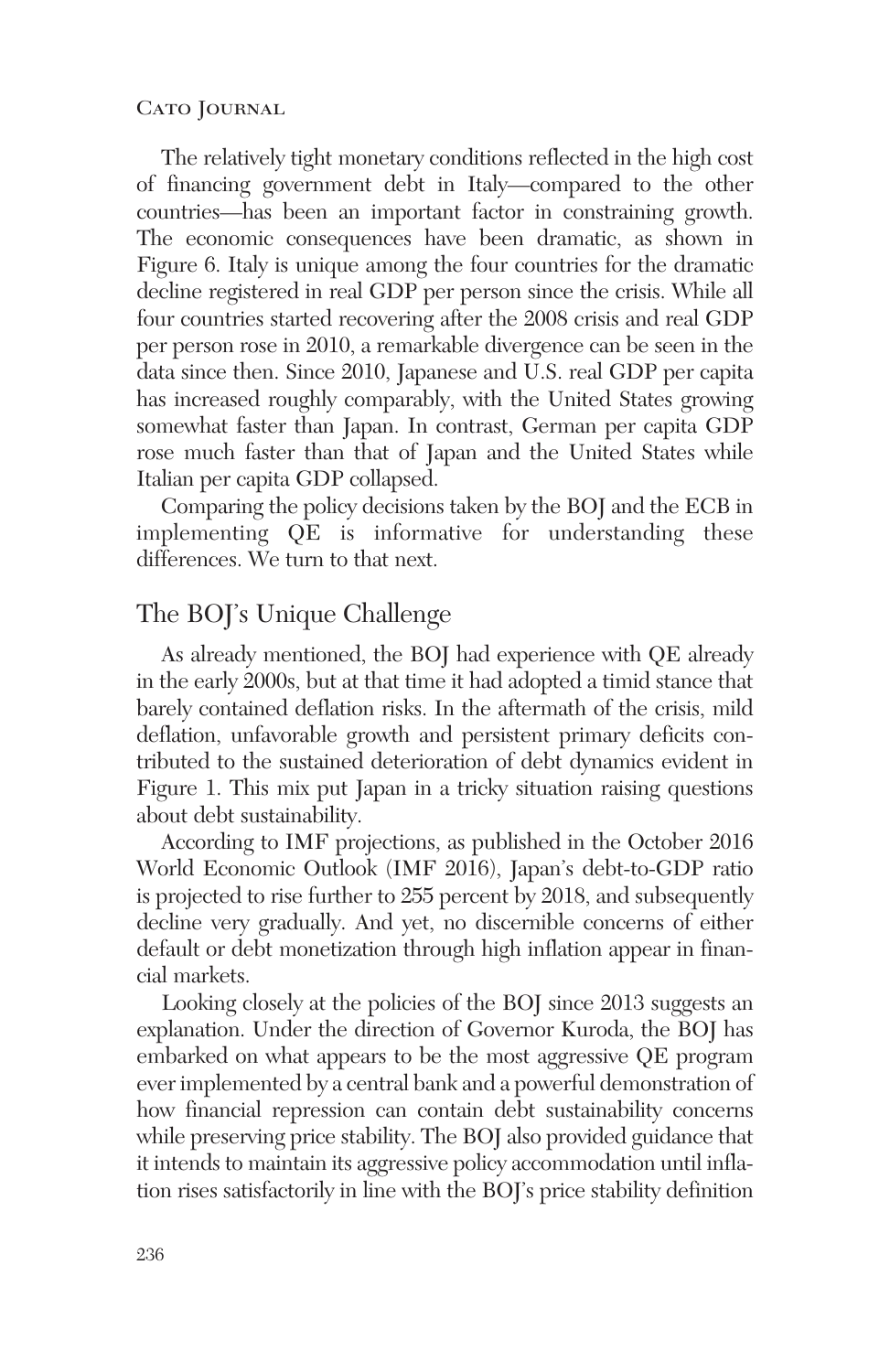of 2 percent inflation per year. While acknowledging potential risks and distortions from persistently low interest rates, during 2016 the BOJ further adjusted its policy so as to bring the whole term structure of interests lower, significantly reducing the cost of refinancing government debt.

Three phases of the BOJ's QE program can be identified. The first phase, adopted in April 2013, involved maintaining shortterm interest rates at zero and was described as "Quantitative and Qualitative Monetary Easing." The second phase, adopted in January 2016, went further by guiding short-term interest rates below zero and was described as "Quantitative and Qualitative Monetary Easing with a Negative Interest Rate." The third phase, which was adopted in September 2016 and remains in effect, went even further. In addition to negative short-term rates, it effectively kept the 10-year government yield close to zero, thereby engineering a negative term structure of interest rates for all maturities up to 10 years, with a slight positive slope. The program was aptly described as "Quantitative and Qualitative Monetary Easing with Yield Curve Control." There are three key elements of the decision, as announced on September 21, 2016: (1) the BOJ confirmed that short-term interest rates would remain negative; (2) it explicitly announced that the 10-year yield would be maintained around zero, while it would continue purchasing government debt; and (3) it committed to continue this policy until inflation was stably established in accordance to its price stability objective (BOJ 2016).

In addition to engineering a negative nominal and real cost of refinancing government debt, the BOJ continued to accumulate its holding of government debt at a fast clip. As a result, government debt not held by the central bank has been declining rapidly. The two debt metrics, projected to 2021 are shown in Figure  $7<sup>10</sup>$  As can be seen, while the total debt-to-GDP ratio is projected to stay quite high—equal to 254 percent in 2021—when restricting attention to debt not held by the central bank, the ratio is projected to decline to

 $10$ In the figure, the total debt ratio is based on the October 2016 IMF projections while the ratio excluding BOJ holdings is based on available BOJ data and the assumption that the BOJ will continue its current pace of purchases until 2021.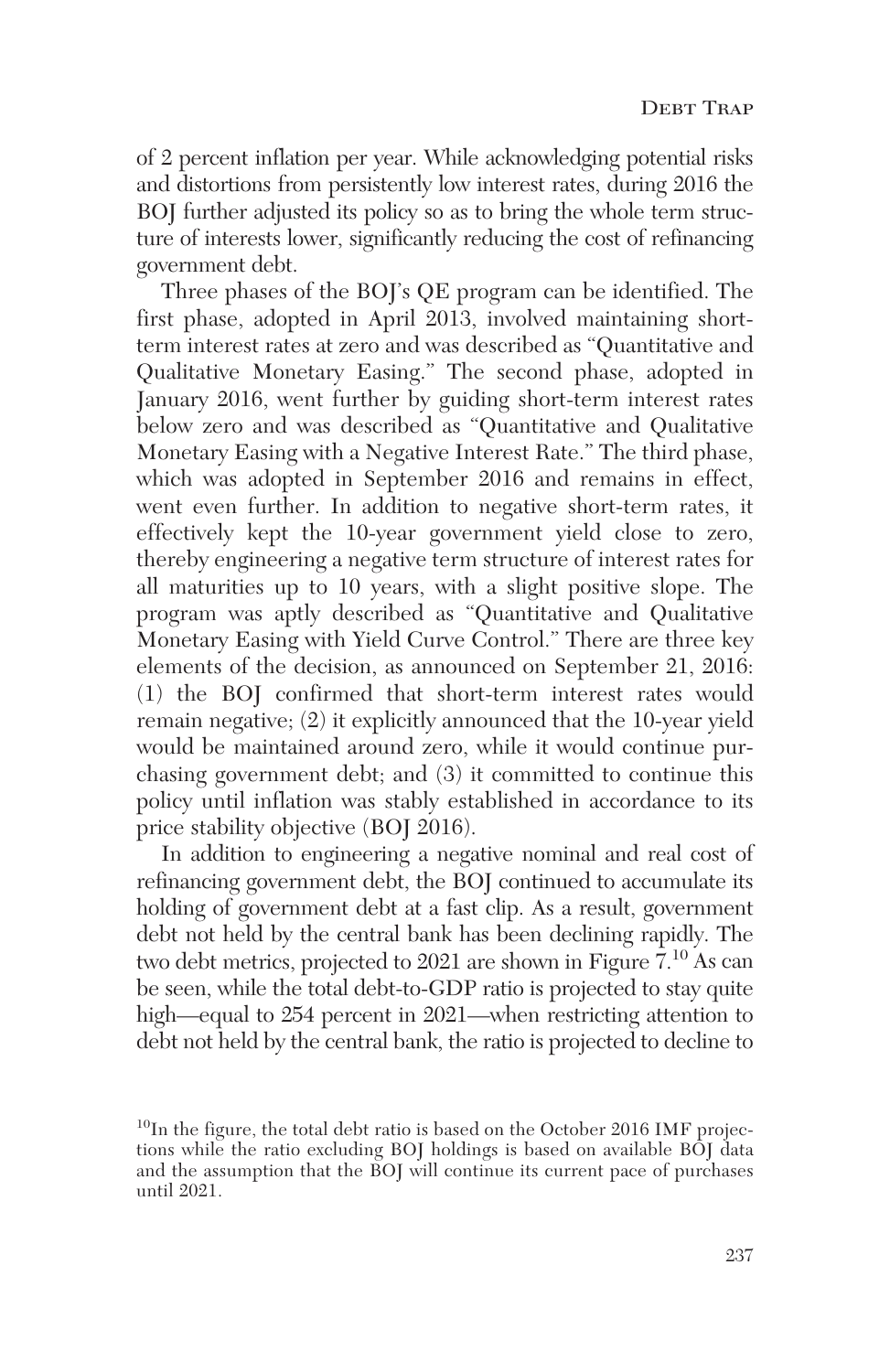

NOTE: Gross debt ratio based on IMF (2016) projection. BOJ holdings projected assuming that the current pace of annual increases of 80 trillion yen continues.

Source: International Monetary Fund, Bank of Japan and author calculations.

102 percent in 2021 from a high point of 214 percent, which was reached in 2012, the year before the current aggressive QE policy started.

To be sure, the BOJ cannot ensure that the success of its current policy will be maintained going forward, regardless of government actions. While financial repression significantly reduces the burden of fiscal adjustment that needs to be completed and provides the Japanese government with precious time to complete that adjustment without hampering economic growth, there are limits to the support that can be provided without compromising price stability. Since the current QE program should be expected to be phased out as inflation reaches the 2 percent goal, the Japanese government needs to complete the adjustment required for long-term stability as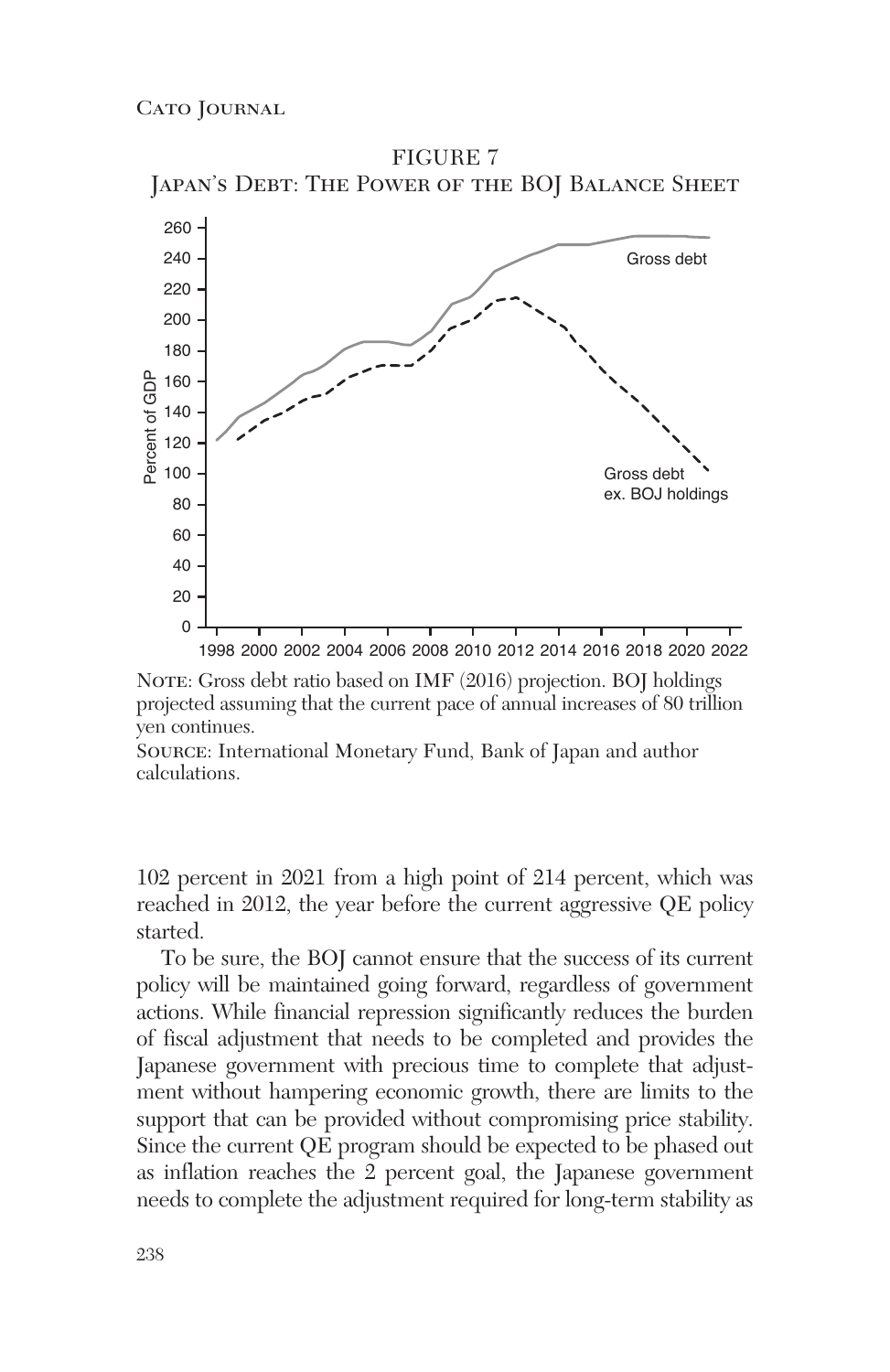suggested, for example, in the comprehensive, coordinated approach advocated in Gaspar, Obstfeld, and Sahay (2016).<sup>11</sup>

### The ECB's Self-Imposed Restriction

In stark contrast to the BOJ's policy that has notably improved the prospects of the Japanese economy and reduced concerns regarding debt sustainability while safeguarding price stability, the ECB has adopted policies with decidedly uneven economic consequences for the economies of eurozone member states. In theory, the ECB is mandated to operate in the best interest of the eurozone as a whole, and is expected to keep the rate of inflation close to but below 2 percent. In practice, however, ECB policies over the past few years appear to have been influenced by political pressure from some euro area member states. ECB policy choices have disproportionately benefited some states at the expense of others. By pursuing a policy that has lowered inflation significantly below its definition of price stability for the eurozone as a whole, the ECB has harmed growth prospects for the eurozone as a whole and unhelpfully raised debt sustainability concerns especially for member states that were most vulnerable in the aftermath of the crisis. But for other member states, the adopted policies have been very favorable. The comparison between Germany and Italy in Figures 5 and 6 is illustrative of the consequences.

To be sure, in the period since the 2008 crisis, the eurozone has experienced additional challenges, in large part because of decisions by eurozone governments which were beyond the control of the ECB.12 An important aspect of the mismanagement of the euro crisis could be identified with the injection of credit risk in the government debt of euro area countries perceived to be relatively weak, such as Italy.13 As a result, if two advanced economies have similar economic fundamentals but one is outside the eurozone while the other is one of the relatively weak states inside the eurozone, the state inside

<sup>11</sup>While it expands its balance sheet, the BOJ also needs to build up surplus capital which could be used to pay interest on reserves once inflation rises and policy rates need to be lifted. Goodfriend (2014) suggests that this aspect of QE could be understood as a "carry trade."

<sup>12</sup>Wyplosz (2014) describes the situation as a near-perfect case of mismanagement.

<sup>&</sup>lt;sup>13</sup>The Franco-German agreement in Deauville in October 2010 was a key turning point, leading to the substantial increase in the perceived risk of debt of other states, such as Italy (Orphanides 2014).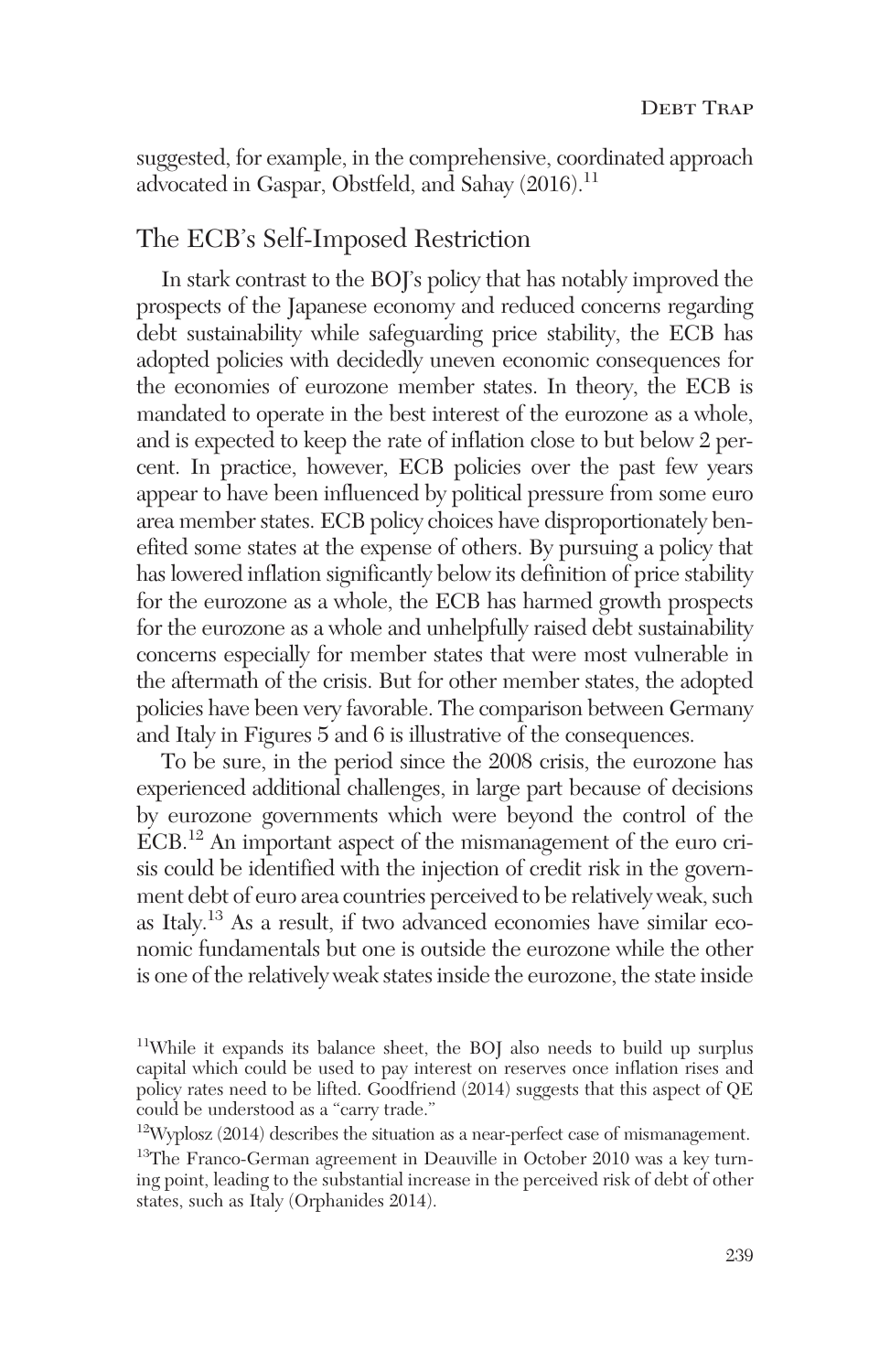the euro area is saddled with an additional premium on its debt that was not present before the crisis.<sup>14</sup> This development has important distributional consequences and benefits states perceived to be relatively strong inside the eurozone. The rationale is straightforward: by injecting risk in euro-denominated debt issued by other governments (debt that was considered safe before the crisis), the beneficiary states managed to divert the global demand for euro-denominated safe assets away from the other member states and toward their debt. The shift in relative demands had a predictable effect on relative prices, inducing a windfall gain in the form of a lower premium on government debt for states such as Germany and an implicit tax in the form of a higher premium on government debt for states such as Italy.15 However, the size of the implicit subsidy/tax to Germany/Italy, respectively, is not independent of the actions of their common central bank. The large disparity observed partly reflects ECB policy decisions and the ECB's perceived reluctance or unwillingness to support member states similarly to independent central banks of other economies, such as the Federal Reserve and the BOJ.

As already mentioned, similar to the Fed and the BOJ, the ECB has been constrained by the ZLB. Because the ECB serves multiple governments, the natural application of ECB QE would have been to embark on common purchases of government bonds of all member states, proportional to the size of the respective economies. However, this proved politically controversial in some member states, and the ECB became the target of sharp criticism and legal challenges. Despite its legal independence, the ECB got caught up in the politics of the euro crisis. The ECB adopted tighter policy than what would have been in the interest of the eurozone as a whole and implemented its QE program in a manner that has favored states such as Germany at the expense of states such as Italy.<sup>16</sup>

Two aspects of ECB QE highlight how its implementation has resulted in higher spreads between the yields of Italian and German government debt and deserve brief mention.17 First, the ECB decided

16For examples of the pressure applied on the ECB, see Orphanides (2016a, 2016b). <sup>17</sup>A more detailed exposition is presented in Orphanides (2017).

<sup>&</sup>lt;sup>14</sup>This issue was highlighted by De Grauwe (2011) with a comparison of Spain and the United Kingdom.

<sup>15</sup>Dany, Gropp, and Schweinitz (2015) present estimates of the associated benefits accruing to Germany in the form of a lower cost of refinancing German government debt.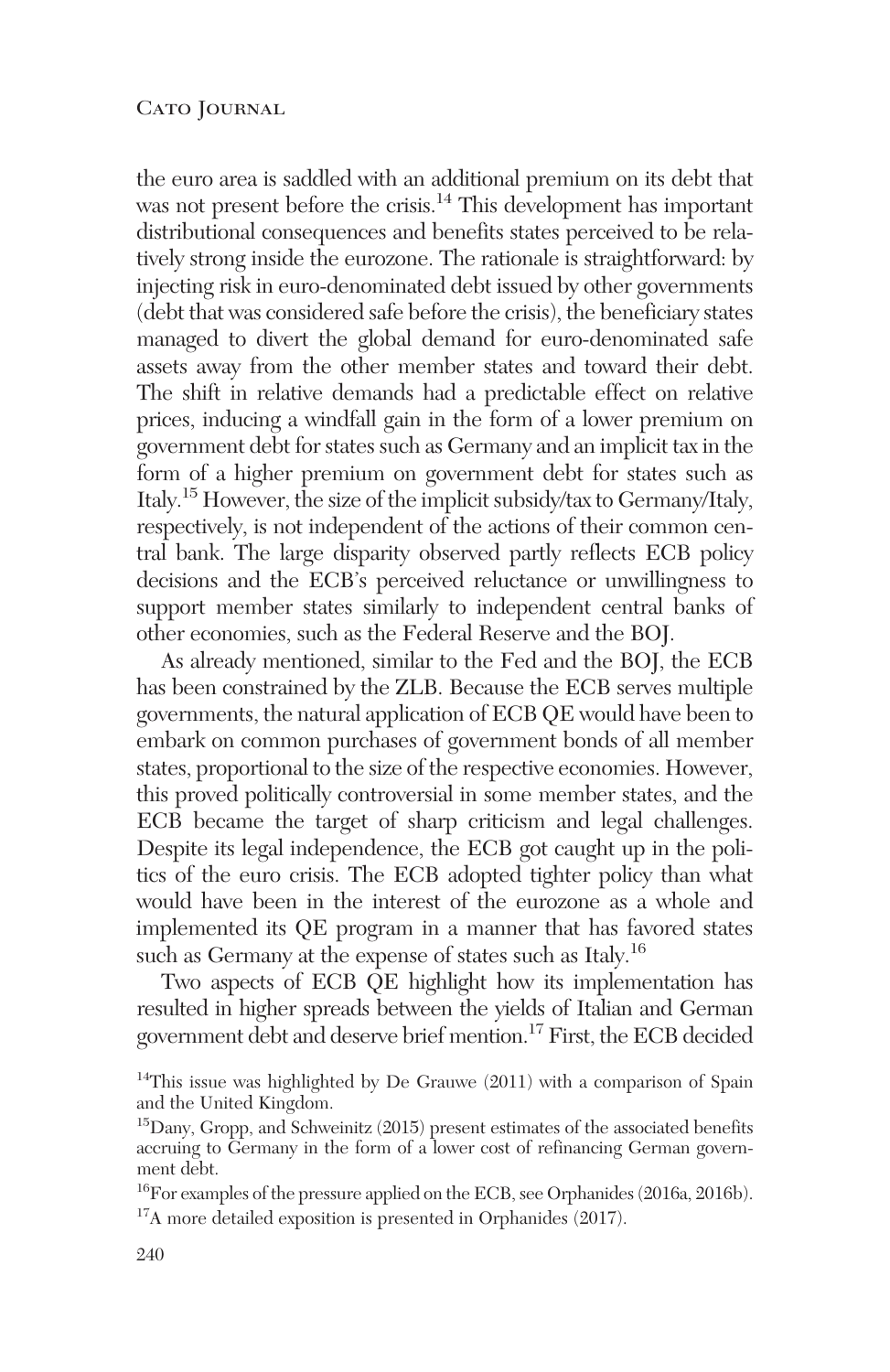against the common purchases of government debt, deviating from the prevailing practice for its common monetary policy operations. Instead, it instructed the national central bank in each state to assume the responsibility for such purchases. Thus, the Bundesbank has purchased German debt and Banca d'Italia has purchased Italian debt under the ECB's QE program. A potential justification for this decision is that it protects the ECB from complications associated with losssharing in the event a state is forced to exit the euro area. If the euro breaks up, for example, Banca d'Italia will be holding Italian debt and the Bundesbank will be holding German debt. By implicitly recognizing risk associated with such scenaria—effectively contingency planning for the breakup of the euro—the ECB has made such scenaria more likely and effectively widened the spreads in yields of states considered to be strong versus those considered to be weak. Specifically, the ECB policy decision against common purchases raised the premium on weak states whose currency would be expected to depreciate upon exit, and increased the safe-haven subsidy on states considered stronger whose currency would be expected to appreciate upon exit. Second, the ECB has decided to effectively restrict purchases of government debt to member states that maintain an investment-grade credit rating. Weak states that currently qualify for the QE program but have a rating close to the threshold face the risk of being excluded from the program in the event of an adverse shock. In effect, this selfimposed restriction skews the distribution of future bond purchases away from the government debt of states with lower ratings, which are the ones perceived to be weaker. Both of these effects tend to reinforce monetary conditions that are more accommodative for a state such as Germany and less accommodative for a state such as Italy. This is exactly the opposite of what would have been desirable to promote stability in the euro area and contributes to the widening of spreads seen in Figure 5 and the economic divergence seen in Figure 6.

# The Fed's Exit Strategy

Of the three central banks discussed, the Fed is the only one that has completed its accommodation cycle and has taken some steps toward the normalization of its policy stance. This reflects the Fed's early adoption of decisive QE after the 2008 crisis, compared to the BOJ and the ECB. Policy normalization may be pursued both by raising short-term interest rates and by unwinding QE, which would tighten monetary conditions by raising longer-term rates. A pertinent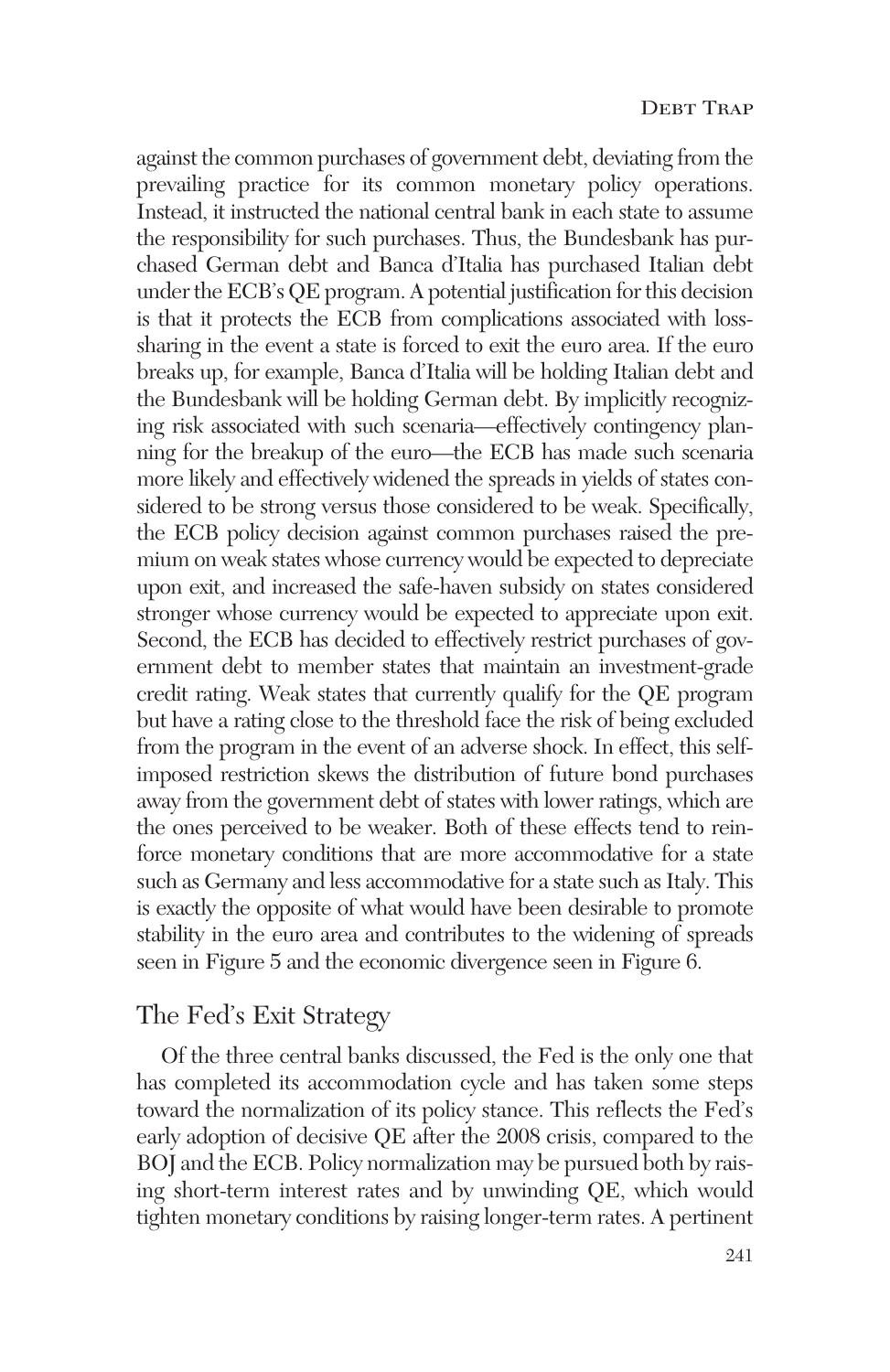question is whether and how rapidly it may be necessary to reduce the size of the Fed's balance sheet going forward.

Comparisons of the current environment with the Federal Reserve's earlier experience with QE, from the 1930s, provides useful perspective. To this end, it is important to note that, for comparisons over long periods, the absolute level of the balance sheet is less informative than its size relative to the size of the economy. In a growing economy, the balance-sheet-to-GDP-ratio would be shrinking even if its absolute level were unchanged, similar to the effect of growth on debt ratios. To illustrate the effect of growth, it is instructive to consider the historical experience together with a projection of the size of the balance sheet as a ratio to nominal GDP under the assumption that the absolute size of the balance sheet remains unchanged at its current level.

Figure 8 plots the historical ratio and projection. The history spans the period from the founding of the Federal Reserve right before World War I until 2015, using data provided by the Federal Reserve Bank of St Louis. From 2016 on, the series plots a projection that shows how the ratio declines if the size of the balance sheet is maintained at its current level and nominal GDP rises according to the October 2016 IMF projection of GDP for the U.S. economy until 2021 and a constant 4 percent annual growth rate thereafter. The 4 percent growth for nominal GDP is consistent with a 2 percent inflation rate, reflecting the Fed's price stability goal, and a 2 percent growth rate for potential real GDP, in line with recent estimates.

Two points are noteworthy. First, while the expansion of the balance sheet pursued by the Federal Reserve from 2008 until 2014 appears unprecedented when compared to recent history, it was not in fact dramatically different (in relative magnitude) to that pursued in the 1930s. An important difference is that in the 1930s the Fed failed to provide the required accommodation promptly after the 1929 crash, with very costly consequences for the economy. This accounts for the steeper slope evident in the figure for the current episode. The second point is that a gradual normalization of the balance sheet, similar to the one experienced after the 1930s balance sheet expansion, can be achieved with reasonable GDP growth even if the current size of the balance sheet is maintained, in absolute terms. This offers historical precedent for a policy of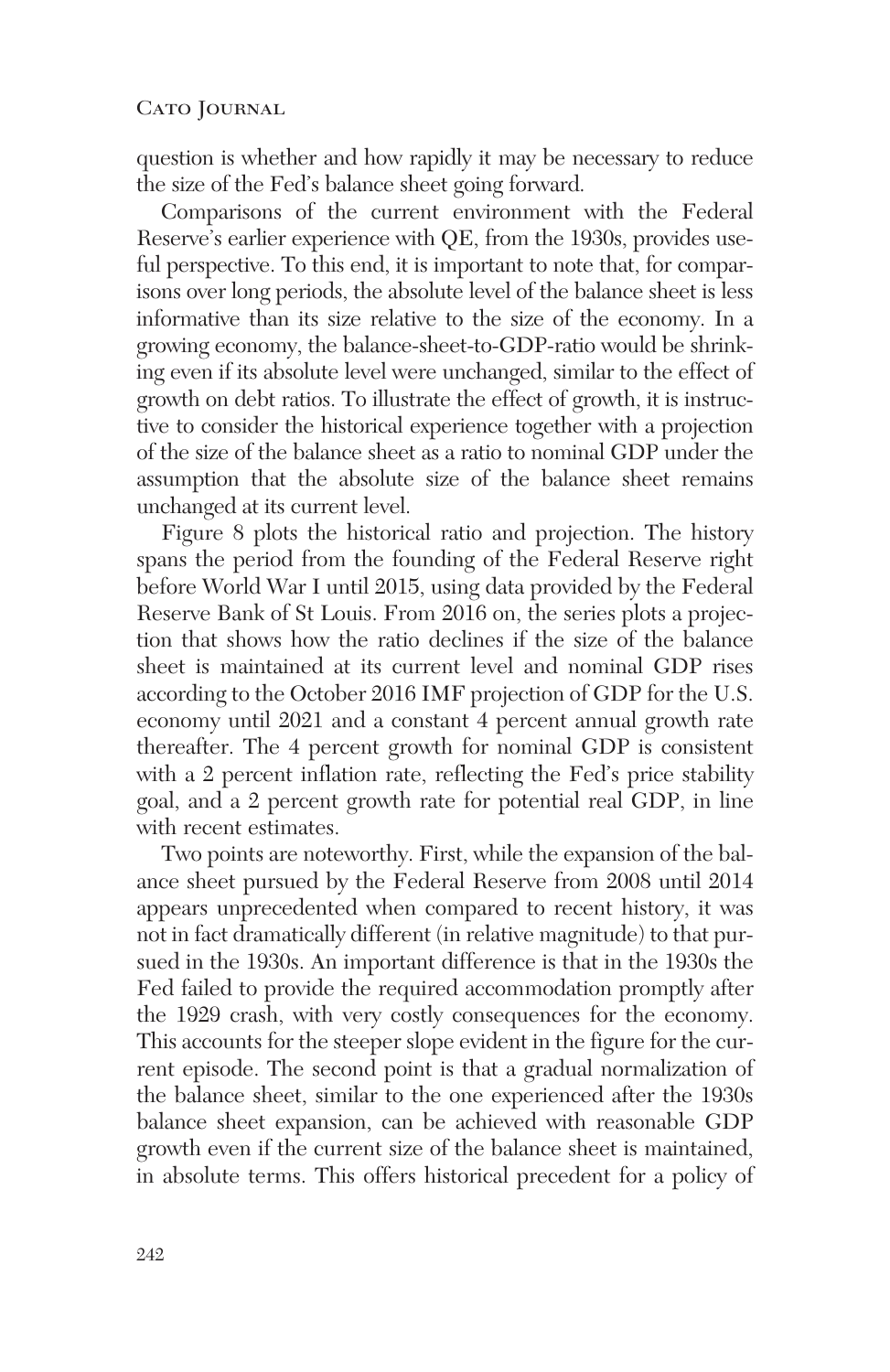

NOTE: Projection assumes the level of the Fed's balance sheet remains unchanged and nominal GDP grows as projected by IMF until 2021 and 4 percent per year thereafter. Vertical line indicates start of projection in 2016.

Source: Federal Reserve Bank of St Louis, International Monetary Fund, and author calculations.

maintaining the current absolute level of the balance sheet and pursuing policy normalization by adjusting the short-term interest rate instead.

The alternative normalization options entail tradeoffs. In the current environment, delaying the normalization of the balance sheet would require a faster pace of increases in policy rates. Reducing the level of the balance sheet would reduce the distortions associated with the financial repression feature of QE. On the other hand, shrinking the balance sheet would raise the premium embedded in long-term debt and increase the real cost of refinancing of government debt.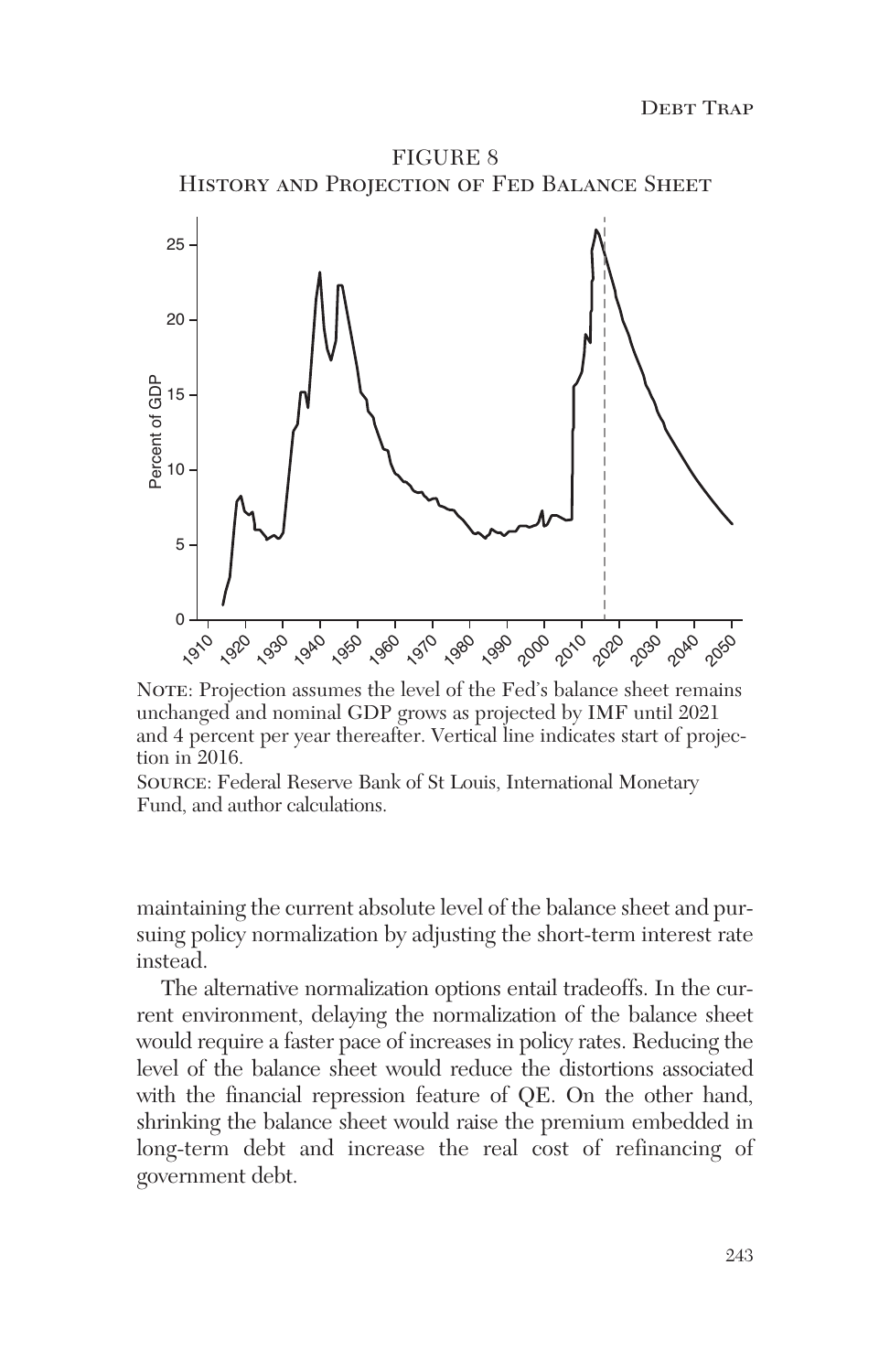### Conclusion

Unsound fiscal policy overburdens central banks. The limited fiscal space observed in many economies in the aftermath of the crisis was in part due to high debt levels accumulated before the crisis. When an economy faces the prospect of being caught in a debt trap, the consequences of central bank policies on debt dynamics become particularly important. Monetary policy and fiscal dynamics are inexorably linked. Debt monetization through high inflation may be feared. The challenge for an independent central bank is to identify the extent to which it can adopt policies that allay debt concerns without compromising price stability. One option is financial repression. Despite associated distortions, financial repression can create fiscal space while preserving price stability.

In the aftermath of the crisis, the Fed, the ECB, and the BOJ faced an additional difficulty. The ZLB constrained the monetary accommodation that could be provided by lowering policy rates. As financial repression is a feature of QE, effective implementation of QE, as observed in the United States and since 2013 in Japan, provided more fiscal space for the governments of these countries. However, the effectiveness of QE policies has varied across countries, reflecting central bank decisions. For example, while Italy has a considerably lower debt-to-GDP ratio than Japan and has been running primary surpluses virtually consistently since the crisis while Japan has been registering substantial primary deficits, financial markets suggest considerably greater concerns about the sustainability of Italian debt. ECB policy decisions have been a factor for this difference as they have kept the real cost of financing of Italian government debt significantly higher than that of Japan while reducing the cost of financing of German government debt to be about the same as that of Japan.

The experience since the crisis confirmed that decisive QE provides an effective policy response at the ZLB. With regard to the normalization of the balance sheet, the historical experience of the Fed, following the QE policies of the 1930s, suggests that normalization could be achieved without necessarily shrinking the level of its balance sheet. The Fed's balance sheet as a ratio to GDP has been declining since the end of 2014 and will continue to decline gradually as nominal GDP grows in line with potential GDP.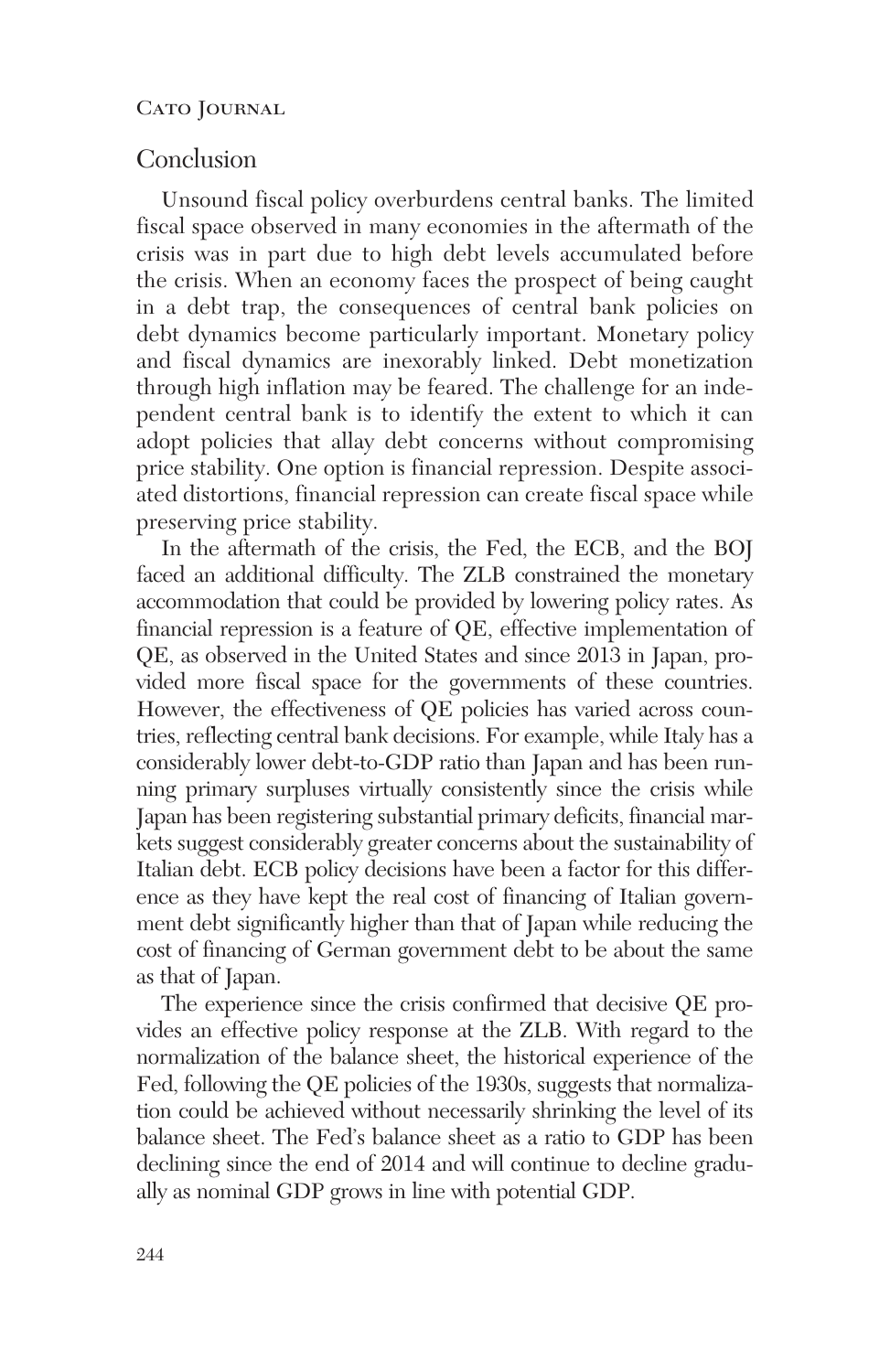### References

- Bank of Japan (BOJ) (2016) "New Framework for Strengthening Monetary Easing: Quantitative and Qualitative Monetary Easing with Yield Curve Control." Policy announcement (September 21).
- Clouse, J.; Henderson, D.; Orphanides, A.; Small, D.; and Tinsley, P. (2003) "Monetary Policy When the Nominal Short-Term Interest Rate is Zero." *Topics in Macroeconomics* 3 (1).
- Dany, G.; Gropp, R. E.; and Schweinitz, G. von (2015) "Germany's Benefit from the Greek Crisis." IWH Online (July): www.iwh-halle .de/d/publik/iwhonline/io\_2015-07.pdf.
- De Grauwe, P. (2011) "The Governance of a Fragile Eurozone." *Revista de Economía Institucional* 13 (25): 13–41.
- Friedman, M. (1969) *The Optimum Quantity of Money and Other Essays*. Chicago: Aldine.

(1982) *Money Mischief: Episodes in Monetary History*. New York: Harcourt Brace Jovanovich.

- Gaspar, V.; Obstfeld, M.; and Sahay, R. (2016). "Macroeconomic ManagementWhen Policy Space Is Constrained:A Comprehensive, Consistent, and Coordinated Approach to Economic Policy." IMF Staff Discussion Note, SDN/16/09 (September).
- Goodfriend, M. (2014). "Monetary Policy as a Carry Trade." *Bank of Japan Monetary and Economic Studies* (November): 29–44.
- International Monetary Fund (IMF) (2013) "Staff Guidance Note for Public Debt Sustainability Analysis in Market-Access Countries" (May).

(2016) *World Economic Outlook* (October).

- Reinhart, C.; Kirkegaard, J.; and Sbrancia, B. (2011) "Financial Repression Redux." *IMF Finance and Development* (June): 22–26.
- Reinhart, C., and Sbrancia, B. (2015) "The Liquidation of Government Debt." IMF Working Paper No. 15/7 (January).
- Orphanides, A. (2004) "Monetary Policy in Deflation: The Liquidity Trap in History and Practice." *North American Journal of Economics and Finance* 15: 101–24.

(2014) "The Euro Area Crisis: Politics over Economics." *Atlantic Economic Journal* 42 (3): 243–63.

(2016a) "The Fed-ECB Policy Divergence." SOMC Position Paper (April 29): http://shadowfed.org/wp-content /uploads/2016/04/OrphanidesSOMC-April2016.pdf.